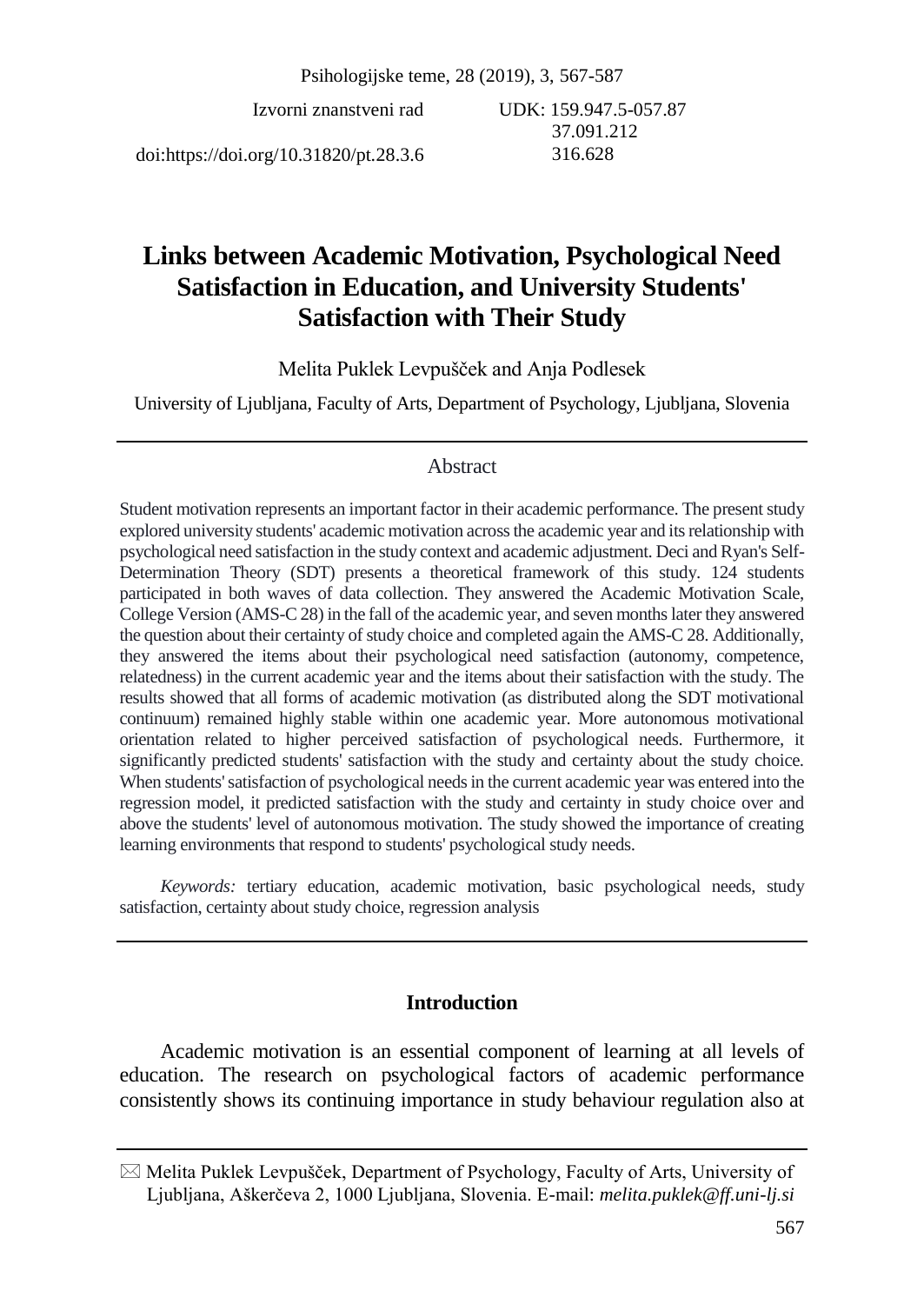the tertiary level of education. University students' motivation that reflects an interest and enjoyment in study activities, a tendency to pursue mastery goals and focus on long-term goals, and expectations to successfully accomplish the study tasks relate to positive study outcomes, such as students' persistence in the course (Müller & Palekčić, 2005a; Vallerand & Bissonnette, 1992), higher certainty about the study choice and intrinsic career goals (Puklek Levpušček & Podlesek, 2017), deep study strategies (Kusurkar, Ten Cate, Vos, Westers, & Croiset, 2013), and higher psychological well-being, satisfaction with the study and academic performance (Burton, Lydon, D'Alessandro, & Koestner, 2006; Müller & Palekčić, 2005a).

#### **Academic Motivation and Self-Determination Theory**

The essential aspects of academic motivation and its influence on academic performance have been explained by different theoretical models, such as expectancy-value theory (Eccles, 1983), achievement goal theory (Ames,1992), and self-efficacy theory (Bandura, 1997; Schunk & Pajares, 2001). Another approach which has generated a large number of studies in the field of education has been Deci and Ryan's Self-Determination Theory (SDT; Deci & Ryan, 1985; Ryan & Deci, 2000a, 2000b, 2017). The SDT is a humanistic theory of human motivation and personality that describes the extent to which a person's behaviour is voluntary and self-determined, i.e., to what extent people take personal control of their actions and carry them out based on their own choice. The theory is further concerned with the exploration of three basic psychological needs (relatedness, autonomy, and competence) that guide an individual's activity in different life contexts, and explores the conditions in social contexts that enhance or inhibit the satisfaction of these needs.

Students' academic motivation, as explained from the SDT perspective, ranges on a continuum from amotivation (complete absence of self-determined motivation), different types of extrinsic motivation (from higher to lower perceptions of external and internal pressures and increased feeling of self-control over one's activity) to fully self-determined (intrinsic) motivation. The motivational constructs on the SDT continuum are defined in an educational context in the following manner (Fortier, Vallerand, & Guay, 1995; Niemiec & Ryan, 2009): *Amotivated* students do not engage in an activity or they perform it automatically without any particular goal. They do not see any value in the activity, do not feel competent and do not believe in a successful outcome of the activity. The three forms of extrinsic academic motivation that follow are: *external regulation* (students are motivated to attain rewards or avoid negative consequences, e.g., a bad mark), *introjected regulation* (students engage in school work in order to satisfy internal pressures, such as to avoid feeling of guilt or to feel pride), and *identified regulation* (students value learning activity as important or useful to attain their personal goal and thus perform it out of choice). *Intrinsic motivation* represents the end point of the SDT continuum.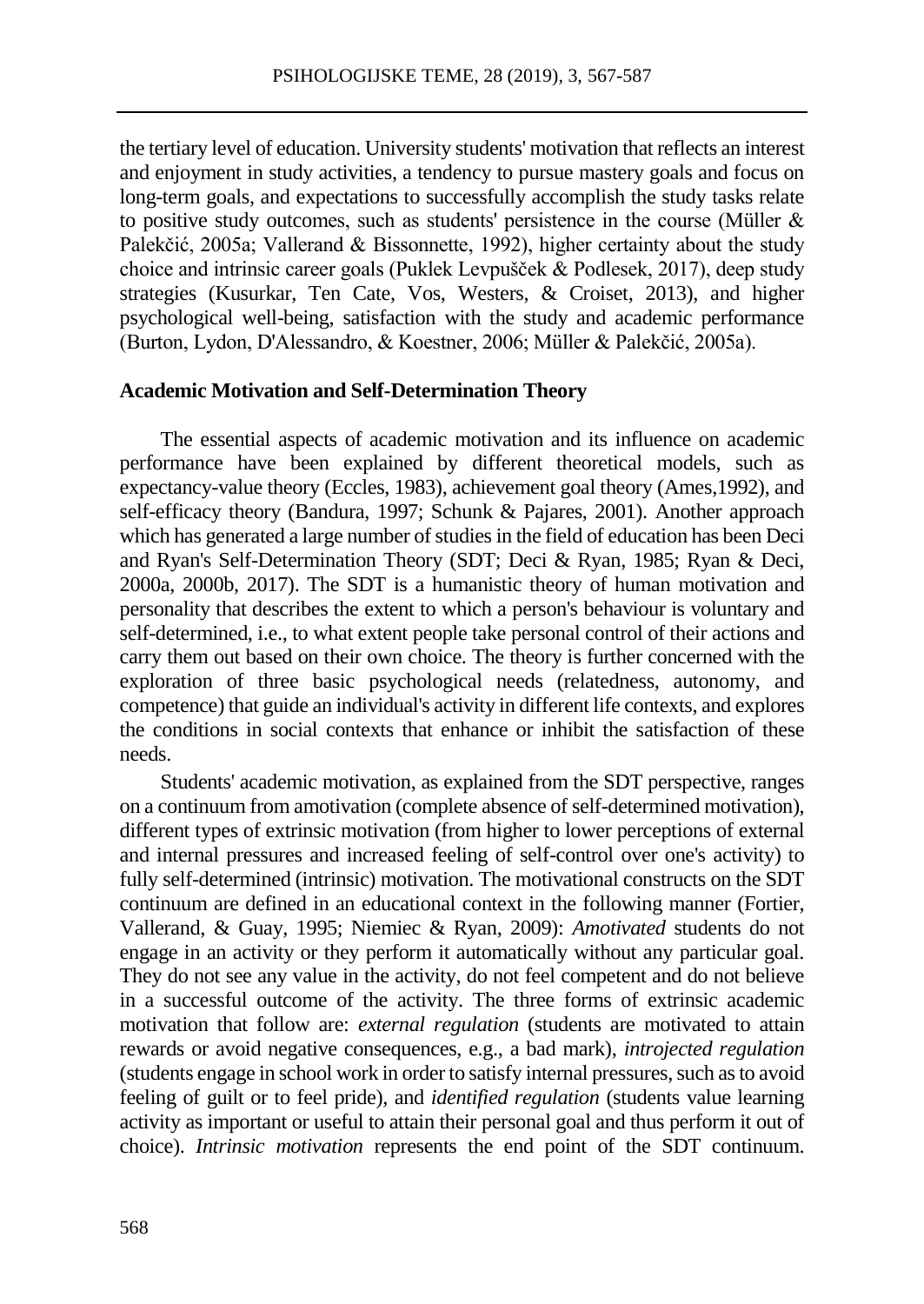Intrinsically motivated students engage in academic activities for their own sake, for the pleasure of learning something new, and without any external controls.

Some authors have assumed that intrinsic motivation can be differentiated into more specific motives (Deci, 1975; Harter, 1981). Vallerand and his collaborators (Vallerand, Blais, Brière, & Pelletier, 1989; Vallerand et al., 1992) defined three types of intrinsic motivation (IM): *"IM to know"*, *"IM toward accomplishment"*, and *"IM to experience stimulation".* IM to know means student's engagement in activities for the sake of pleasure and satisfaction in learning, and exploring and discovering new things. IM toward accomplishment means engaging in activities for the pleasure felt when a student attempts to master the task or surpass their existent level of competence. IM to experience stimulation means engaging in activity due to positive feelings, stimulating sensations, or aesthetic enjoyment related to the activity. Validation studies which were done in different countries (e.g., Carbonneau, Vallerand, & Lafreniere, 2012; Guay, Morin, Litalien, Valois, & Vallerand, 2015; Puklek Levpušček & Podlesek, 2017) confirmed the three differentiated constructs of IM. Individual differences in experiencing a certain type of IM exist because individuals are focusing on those activities that satisfy their dominant type of IM. Deci and Ryan (1985) and Ryan and Deci (2000b) further conceptualized the various forms of extrinsic motivation according to a degree an individual internalizes the initially externally regulated behaviour. With this addition, the SDT authors differentiated between *autonomous motivation* (i.e., intrinsic motivation and wellinternalized forms of extrinsic motivation, such as identified regulation) and *controlled motivation* (less-internalized forms of extrinsic motivation, such as extrinsic regulation and introjected regulation) (Ratelle, Guay, Vallerand, Larose, & Senécal, 2007; Vansteenkiste, Lens, & Deci, 2006). Studies in educational context suggest that autonomous motivation leads to positive academic outcomes, such as more persistence in education (Ratelle et al., 2007), greater goal progress (Koestner, Otis, Powers, Pelletier, & Gagnon, 2008), and more positive academic self-concept and better academic achievement (e.g., Guay, Ratelle, Roy, & Litalien, 2010). On the other hand, results on associations between controlled motivation and academic outcomes were inconsistent or showed that high levels of both autonomous and controlled motivations lead to the most adaptive academic outcomes (Ratelle et al., 2007).

To integrate the information from different motivational subscales, some SDT researchers also developed the relative autonomy index (RAI) by using unweighted or weighted motivation scale scores under one score (e.g., Fortier et al., 1995; Guay et al., 2010; Ryan & Connell, 1989). Higher index values indicate higher autonomy or self-determined score, that is, higher expression of autonomous motivation and lower expression of controlled motivation and amotivation. In this study, we used separate motivational dimensions as well as the RAI to increase the model's parsimony in more complex analyses (Guay et al., 2010). In their recent study, Sheldon and his collaborators (Sheldon, Osin, Gordeeva, Suchkov, & Sychev, 2017)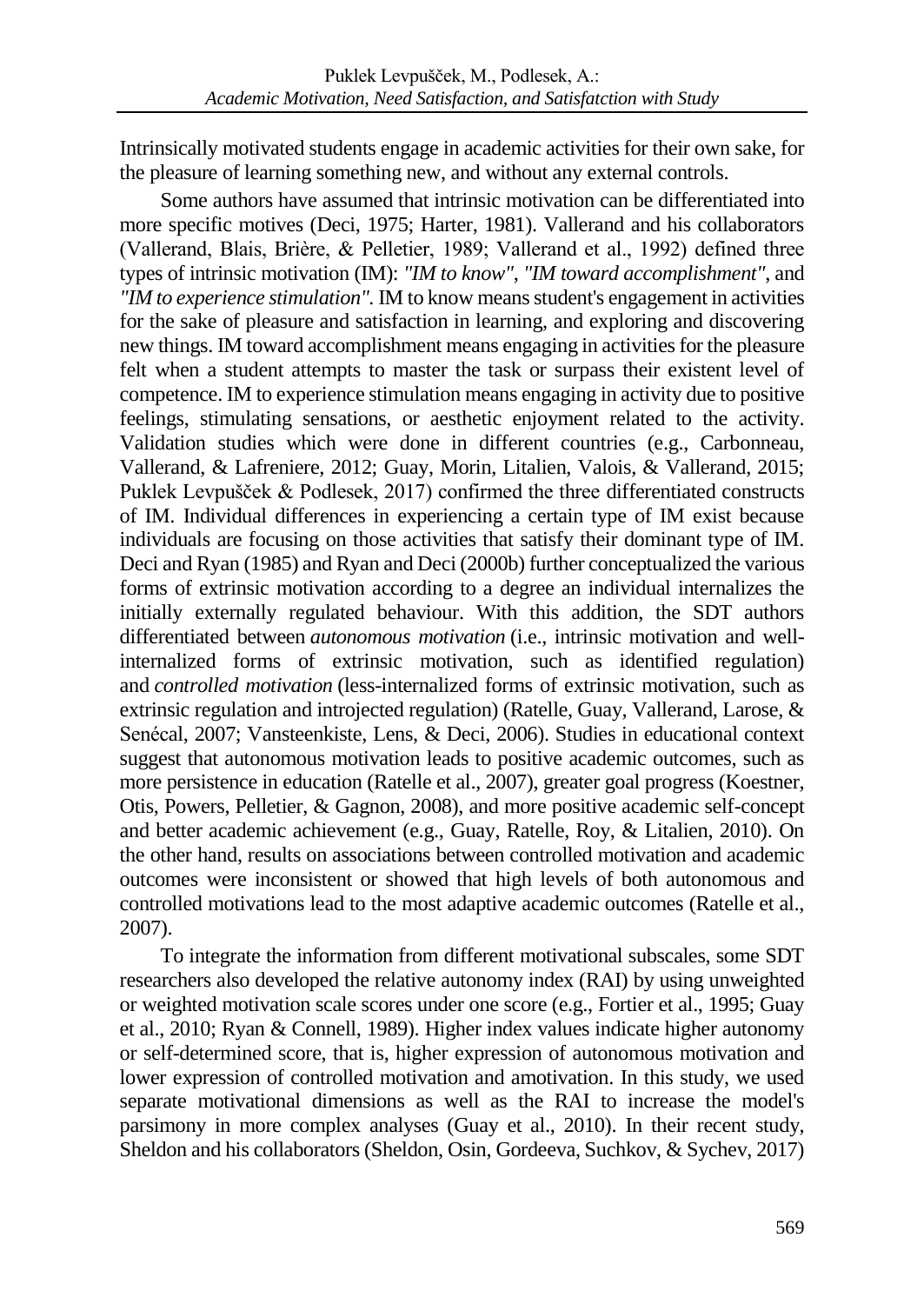validated various higher-order motivational composites (i.e., different RAI measures). They concluded that quantifying the configural relations among motivational subscales synthesizes well the information about one's overall quality of motivation. Computing the RAI may give stronger associations with well-being outcomes than using only single subscales that comprise it.

# **Stability of Academic Motivation in Higher Education**

The stability of academic motivation dimensions along the SDT's motivational continuum has rarely been examined in higher education context. The two-year study with the US college students (Fazey & Fazey, 1998) and the three-year follow-up study with Croatian university students (Müller & Palekčić, 2005b) showed that motivation at the tertiary level of education is quite stable. The stabilities were found for both intrinsic and extrinsic forms of motivation, and autonomous motivation was higher than controlled motivation in both studies. High stability in academic motivation can be explained by study motives of university students (i.e., autonomous choice of study, interest in learning contents that are related to their future work) and certainty about study choice and future career which increases with student's age (Müller & Palekčić, 2005b). Nonetheless, there is still a lack of data on the relationship between intra-individual changes in academic motivation and students' perception of their study and study goals. We might assume that students who increase their determination to the study across time also show more positive perceptions of their study and study choice.

### **Satisfaction of Basic Psychological Needs in Higher Education**

In addition to the sparse research on change or stability of university students' academic motivation levels, there is even less information about the conditions that maintain the level of motivational dimensions in the academic context. The SDT model (Ryan & Deci, 2000a, 2000b, 2017) postulates that humans satisfy three basic psychological needs in any social context: need for autonomy (to feel free to deliberately choose and decide upon a course of action), need for competence (to feel efficient in one's life activities), and need for relatedness (to have positive and close relations with others). According to SDT, these needs are universal and innate, and balanced satisfaction of all three needs leads to one's positive psychosocial adjustment and well-being in various social contexts, such as family, friends, education, sport, etc. In the educational domain, it is important to promote learning environments that do not press students toward outcomes but rather support task involvement and the opportunity to choose personal goals and task strategies (autonomy), offer students optimal challenge, positive feedback and informational rewards (competence), and enable students to feel accepted (relatedness). Such learning settings may facilitate the internalization of external curricular regulations. Consequently, more self-determined academic motivations develop, which in turn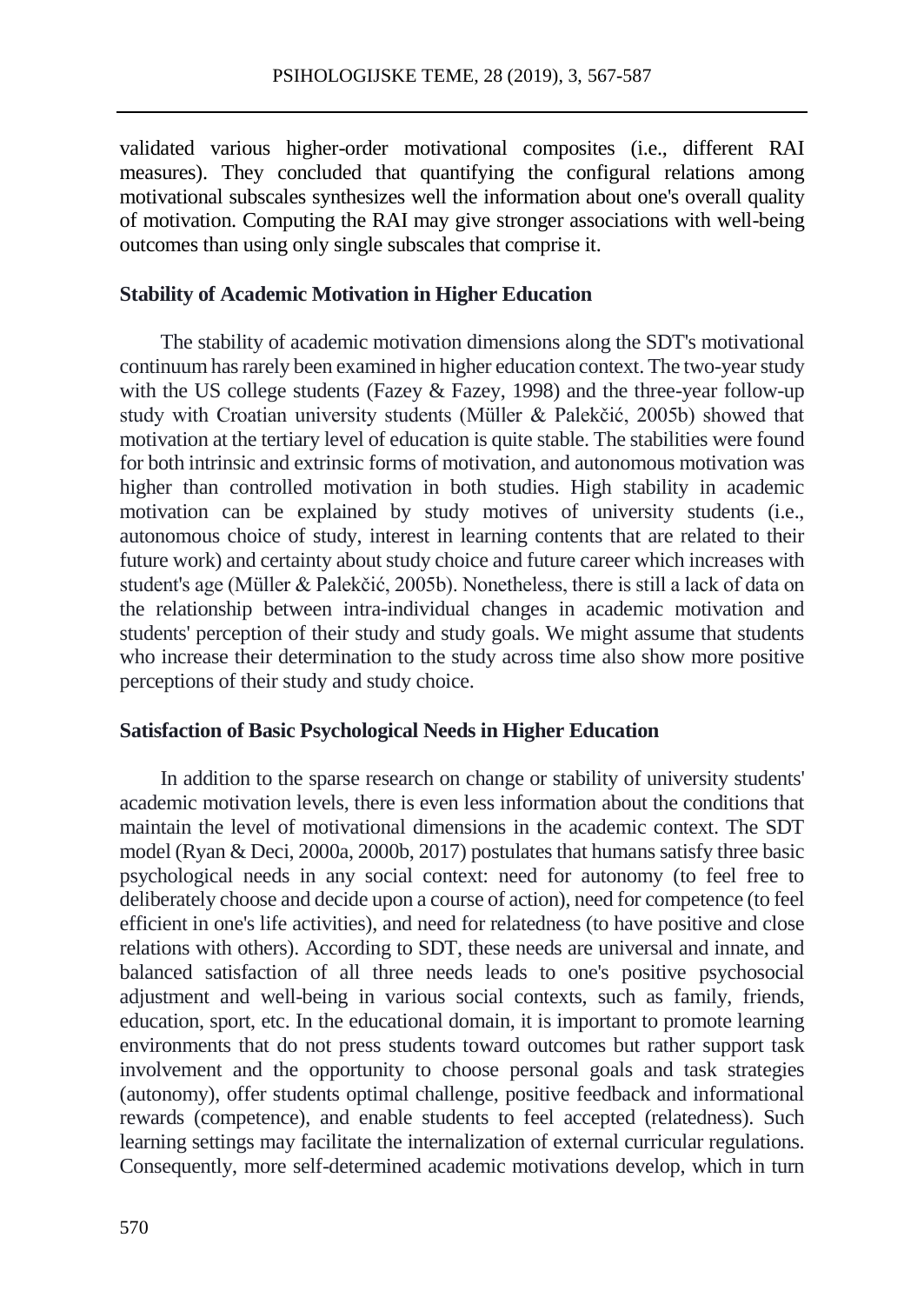lead to better academic outcomes (Niemiec & Ryan, 2009). Karimi and Sotoodeh (2019) and Sun, Ni, Zhao, Shen, and Wang (2018), for example, found that the satisfaction of the three basic psychological needs in university context had direct and positive effects on students' intrinsic motivation, which in turn stimulated greater academic engagement. Although SDT proposed that autonomous motivation might be sustained or it might even flourish when basic psychological needs are satisfied, there is a lack of longitudinal studies in higher education which tested this assumption. Müller and Palekčič (2005b), for example, showed that Croatian university students' motivation remains stable relatively independently of the support of autonomy and competence in the learning environment. However, students' satisfaction of relatedness need contributed to the explanation of the autonomous motivation in their cross-sectional study (Müller & Palekčić, 2005a) as well as in their three-year longitudinal study (Müller & Palekčić, 2005b).

# **The Present Study**

The present study is the first investigation of the aspects of academic motivation and psychological need satisfaction, as described within the SDT perspective, in a Slovenian university context. In our recent cross-sectional study (Puklek Levpušček & Podlesek, 2017), we got some information about the academic motivational orientations of Slovenian university students; they reached the highest scores on identified regulation, IM to know and external regulation, and a low average score on amotivation. This study aimed to further explore university students' academic motivation across the academic year, its relationship with psychological need satisfaction in the study context, and academic adjustment. Using data from two time points (fall and spring) within one academic year we aimed to find out (1) if different forms of academic motivation (intrinsic, extrinsic, and amotivation) change across an academic year, (2) how more- and less-internalized forms of academic motivation and within-person changes in autonomous motivation (as measured by the RAI) are related to the level of satisfaction of basic psychological needs (competence, autonomy, relatedness) in the academic year, and (3) how students' autonomous motivation across the academic year, its change, and psychological need satisfaction contribute to the prediction of the two indicators of academic adjustment, i.e. student's satisfaction with the study and student's certainty of study choice. Based on the SDT model and research presented above, we hypothesized that: (a) different forms of academic motivation would remain stable over the academic year, (b) students' psychological needs satisfaction in the study context will be positively correlated with well-internalized forms of academic motivation, the RAI measure and its change, and negatively related to amotivation and poorly internalized forms of extrinsic motivation, and (c) autonomous motivation and fulfilment of the psychological needs in education would be predictors of study satisfaction and students' certainty of study choice.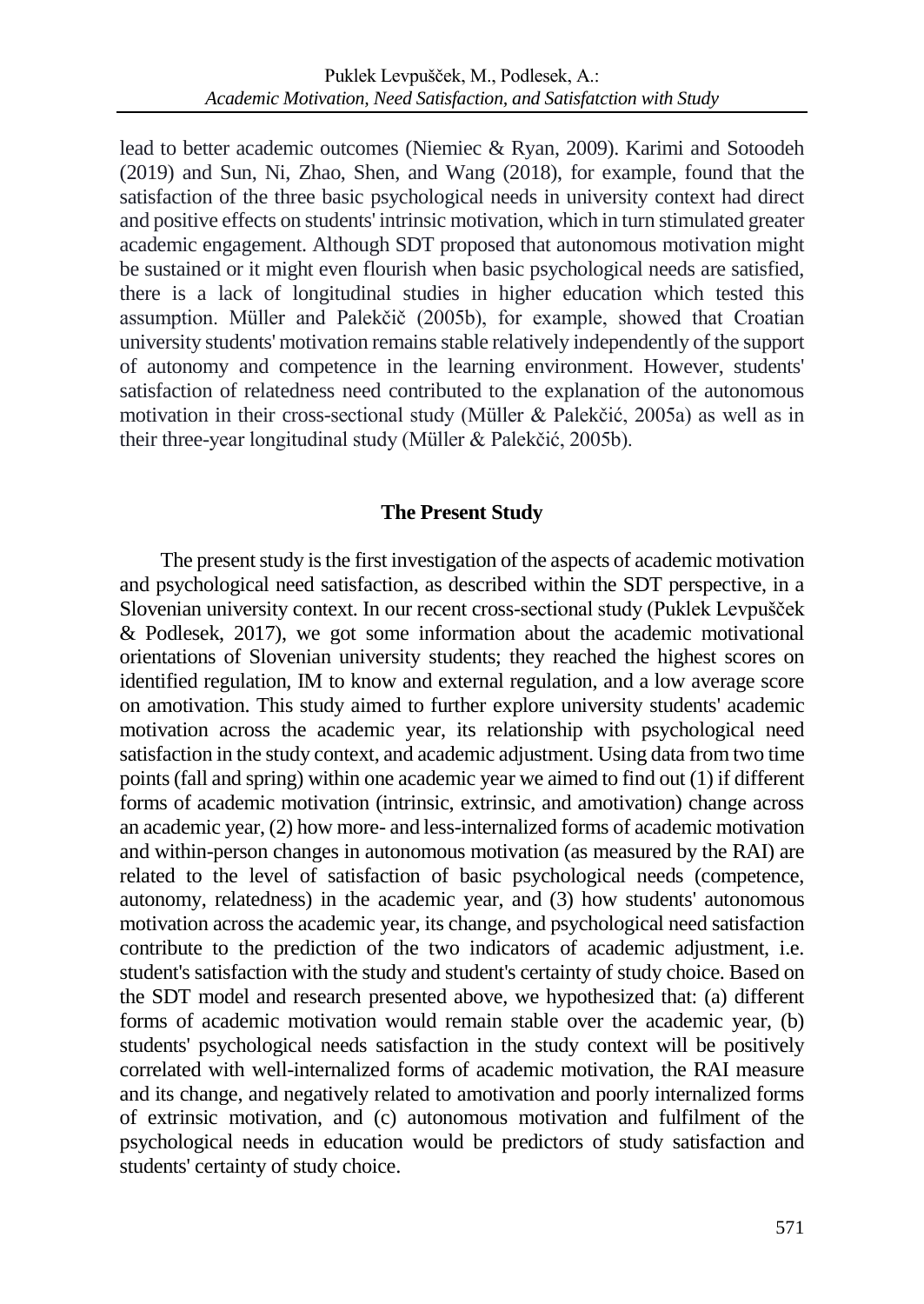#### **Method**

# **Participants**

The initial sample at Wave 1 consisted of 201 Slovenian students at the University of Liubliana – 68 (34%) males and 133 (66%) females – who were in their 1st year at the master level of study in the academic year 2017/18. The majority  $(f = 147; 74%)$  were students of social sciences and humanities, and 27% were students of natural sciences and technology. They were between 21 and 33 years old  $(M = 23.15, SD = 1.51)$ . In the second wave of data collection (Wave 2), 124 students participated, among them 44 (35%) males and 80 (65%) females; 68% were students of social sciences and humanities. The attrition rate was 38%.

#### **Instruments**

At Wave 1, the participants completed a demographic questionnaire that included questions about their chronological age, gender and study program (social sciences and humanities vs. natural sciences and technology). Participants then filled in the Academic Motivation Scale, College Version (Academic Motivation Scale, AMS-C 28, Vallerand et al., 1992). Approximately seven months later, participants answered the question about their certainty of study choice (*To what extent do you believe that your study has been the right choice for your career?* 1 – *not at all*, 5 – *completely*) and completed again the AMS-C 28. Additionally, they answered items about their basic psychological need satisfaction in the current academic year and items about their study satisfaction. The three scales (AMS-C 28, *Basic Psychological Need Satisfaction in Education scale*, and *Study Satisfaction Scale*) are described below.

*The Academic Motivation Scale*, *College Version* (AMS-C 28, Vallerand et al., 1992) measures a multidimensional motivational construct. The scale consists of three scales of intrinsic motivation (i.e., knowledge, accomplishment, and stimulation), three scales of external motivation (i.e., external regulation, introjected regulation, identified regulation), and one scale of amotivation. The AMS-C 28 scales reflect the SDT continuum of self-determination, with different types of motivation being ranked from high (intrinsic motivation (IM), identified regulation) to low (external regulation, amotivation) degree of self-determination. Participants are asked why they go to university, and are provided with items describing different motivational reasons, such as *"For the pleasure I experience when I discover new things never seen before"* (IM to know), *"For the satisfaction I feel when I am in the process of accomplishing difficult academic activities*" (IM toward accomplishment), *"For the 'high' feeling that I experience while reading about various interesting subjects"* (IM to experience stimulation), *"Because I believe that a few additional years of education will improve my competence as a worker"* (identified regulation), *"Because I want to show myself that I can succeed in my*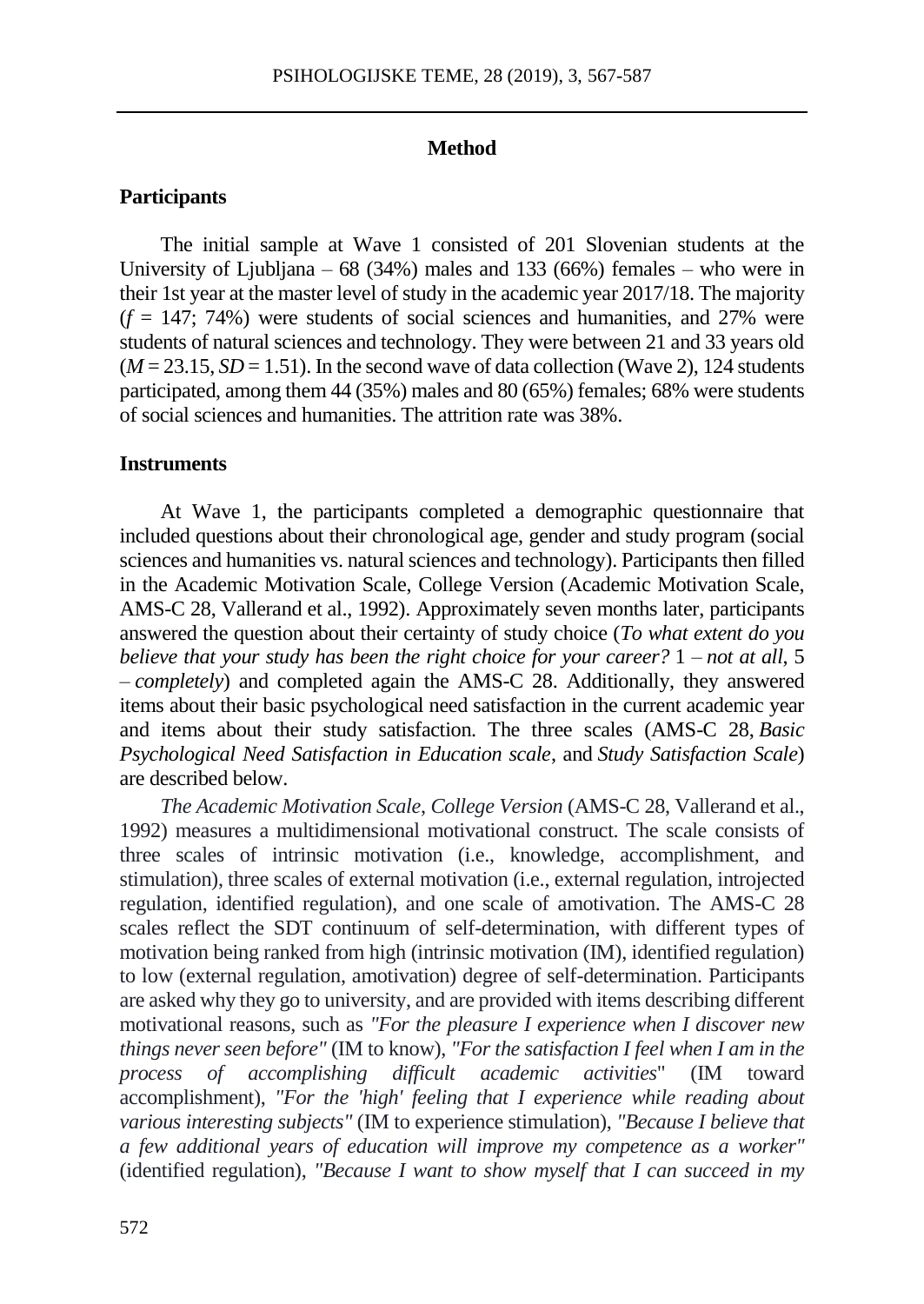*studies"* (introjected regulation), *"In order to have a better salary later* on*"* (external regulation), and *"Honestly, I don't know; I really feel that I am wasting my time at*  university*"* (amotivation). Each scale includes four items which are rated on a 7-point scale (1 – *Not at all true*, 7 – *Exactly true*). Validation studies that were done in different countries confirmed good construct and convergent validity and reliability of the AMS-C 28 (Cokley, Bernard, Cunningham, & Motoike, 2001; Fairchild, Horsta, Finneya, & Barron, 2005; Puklek Levpušček & Podlesek, 2017; Vallerand et al., 1992). In the present study, both the internal consistency of the scales and the test-retest reliability of the scales were adequate. Standardized alpha coefficients in Wave 1 (and Wave 2 in parentheses) were .84 (.88) for the Amotivation scale, .81 (.84) for the External Regulation scale, .83 (.82) for the Introjected Regulation scale, .80 (.79) for the Identified Regulation scale, .84 (.83) for the IM to know scale, .87 (.83) for the IM toward accomplishment scale, and .86 (.88) for the IM to experience stimulation scale. For the listed scales, the test-retest (Pearson correlation) coefficients were .58, .62, .57, .42, .54, .66, and .68, respectively. To reduce the number of motivational dimensions and identify the amount of autonomous motivation relative to their controlled motivation and amotivation, we calculated the RAI for each participant, which was further used in more complex analyses. We used the formula proposed by Guay et al. (1995): 2 ⋅ [(IM knowledge + IM  $accomplishment + IM stimulation)/3] + identified regulation - external regulation +$ 2 ∙ amotivation.

We used 10 items from the *Basic Psychological Need Satisfaction at Work Scale* (BNSW-S; Deci et al., 2001) which measure fulfilment of the competence, autonomy, and relatedness needs in the workplace. We independently translated the items and kept the version of each translated item that both agreed on. Next, we slightly modified the translated items to measure need satisfaction in an educational context. Some examples of the modified items are the BNSW-S item *"People at work tell me I am good at what I do"*, which measures the satisfaction of the competence need at work, was changed to "Professors tell me I am good at studying". The BNSW-S item *"I really like the people I work with"*, which measures the satisfaction of the relatedness need at work, was changed to "*I really like my student colleagues*", and the BNSW-S item "*I am free to express my ideas and opinions on the job"*, which measures the autonomy need satisfaction in the workplace, was changed to *"I am free to express my ideas and opinions about my study work"*. We created two additional items – *"I feel I can successfully accomplish even difficult study tasks"* for measuring the competence need and *"I work on study tasks because it is my will to do so"* for measuring the autonomy need––to balance the number of items in the three scales. The final version of the questionnaire consisted of 12 items (4 items per each scale). The items were rated on a 7-point scale (1 – *not true at all*, 4 – *moderately true*, 7 – *very true*). The competence need scale measured students' feeling of competence in the study environment and positive feedback of professors, the relatedness need scale measured perceived support and friendly relationship with student colleagues, and the autonomy need scale measured their feeling of free self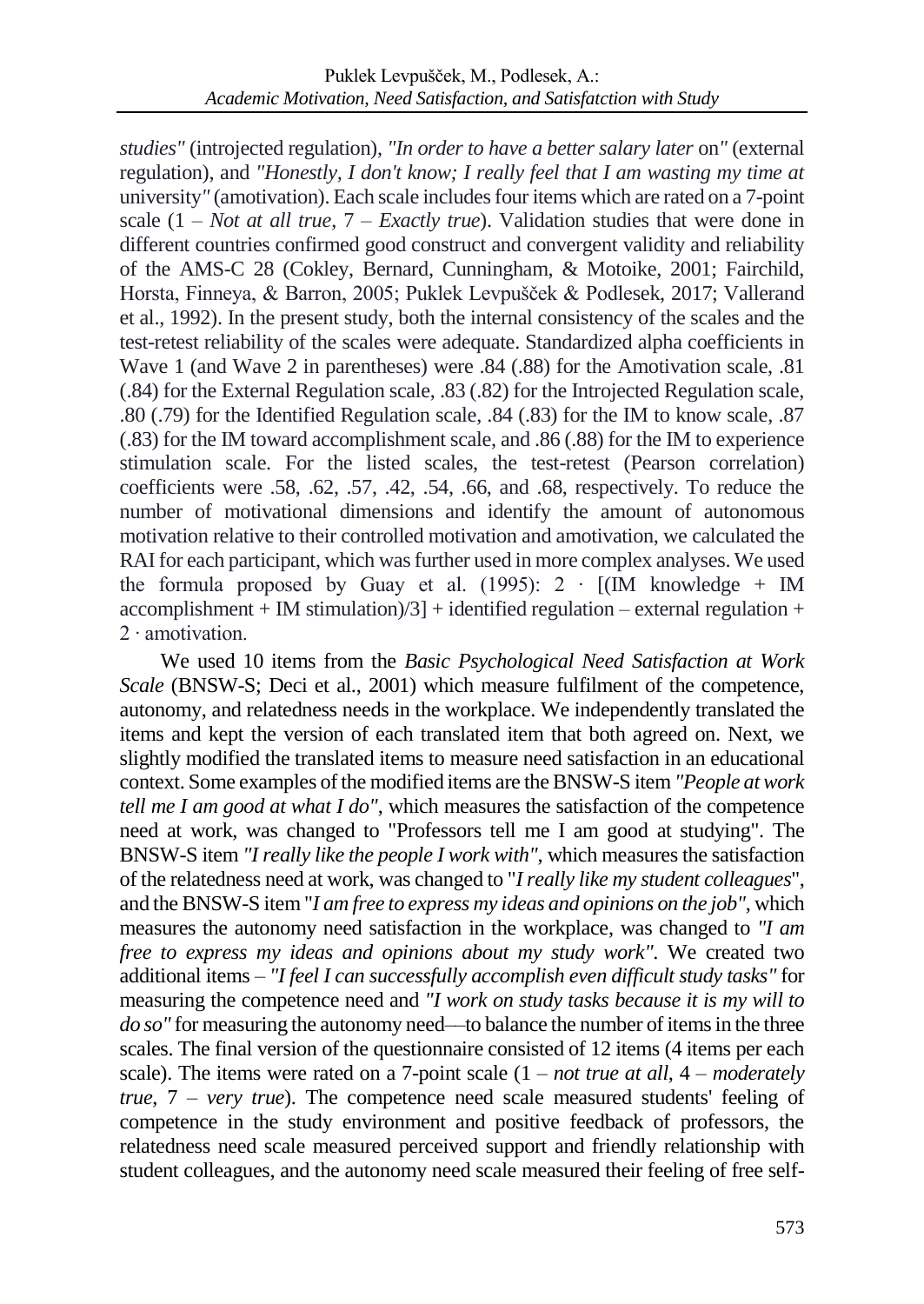expression, decision-making and volition in the study context. The confirmatory factor analysis using MLR estimators showed that the three-factor model marginally fitted the data,  $\chi^2(51) = 107.88$ ,  $p < .001$ , CFI = .908, RMSEA = .085, 95% CI for RMSEA =  $[.063, .107]$ , SRMR =  $.080$ , which is why we proceeded with the threefactor structure. Standardized Cronbach's alpha coefficients were .90 for the relatedness need scale (McDonald's  $\omega = .92$ ) and .76 ( $\omega = .80$ ) for the competence need scale, and indicated satisfactory internal consistency of the scores on the two scales. Standardized alpha coefficient for the autonomy need scale was .68 ( $\omega = .72$ ) and showed somewhat less adequate reliability, but we decided to continue using this scale for our research purposes and remain cautious about its use.

Four items were created to measure *students' satisfaction with their studies* in the current academic year. The example item is: *"I got a lot of additional knowledge and skills for my future professional work"*. The items were rated on a 5-point scale  $(1 - not true at all, 5 - very true)$ . The scale showed good internal consistency ( $\alpha =$ .82).

### **Procedure**

We collected data twice with the same sample of participants. The first data collection (Wave 1) was held at the beginning of the academic year (October 2017) and the second data collection (Wave 2) took place in the last month of pedagogical activities at the university (May 2018). At both times, the students participated through an online survey application. Students from different departments at the Faculty of Arts, University of Ljubljana, were asked to participate and to recruit another student participant. Students who participated and found another student participant received a bonus for a course. Before starting the survey, the students provided an informed agreement to participate in the study. The survey took approximately 10-15 minutes.

#### **Results**

First, as attrition rate was high, we compared the participants who did not participate in Wave 2 (marked with A for the attrition group,  $n = 77$ ) with those who did participate in Wave 2 (marked with P for participating group,  $n = 124$ ). The two groups did not differ statistically significantly according to gender (65% women in group A, 69% women in group P; Fisher exact test  $p = .544$ ), age ( $M_A = 23.32$  years,  $SD_A = 1.78$  years,  $M_P = 23.03$  years,  $SD_P = 1.30$  years,  $t[127.06] = -1.24$ ,  $p = .216$ ), average study grade ( $M_A = 8.17$ ,  $SD_A = 0.59$ ,  $M_P = 8.28$ ,  $SD_P = 0.63$ ,  $t[169.06] =$ 1.24,  $p = .218$ ), Amotivation scale score ( $M_A = 1.67$ ,  $SD_A = 0.81$ ,  $M_P = 1.67$ ,  $SD_P =$ 0.84,  $t[165.59] = 0.01$ ,  $p = .988$ ), External Regulation scale score ( $M_A = 4.94$ ,  $SD_A =$  $1.27, M_P = 5.05, SD_P = 1.16, t[150.31] = 0.61, p = .544$ ), Introjected Regulation scale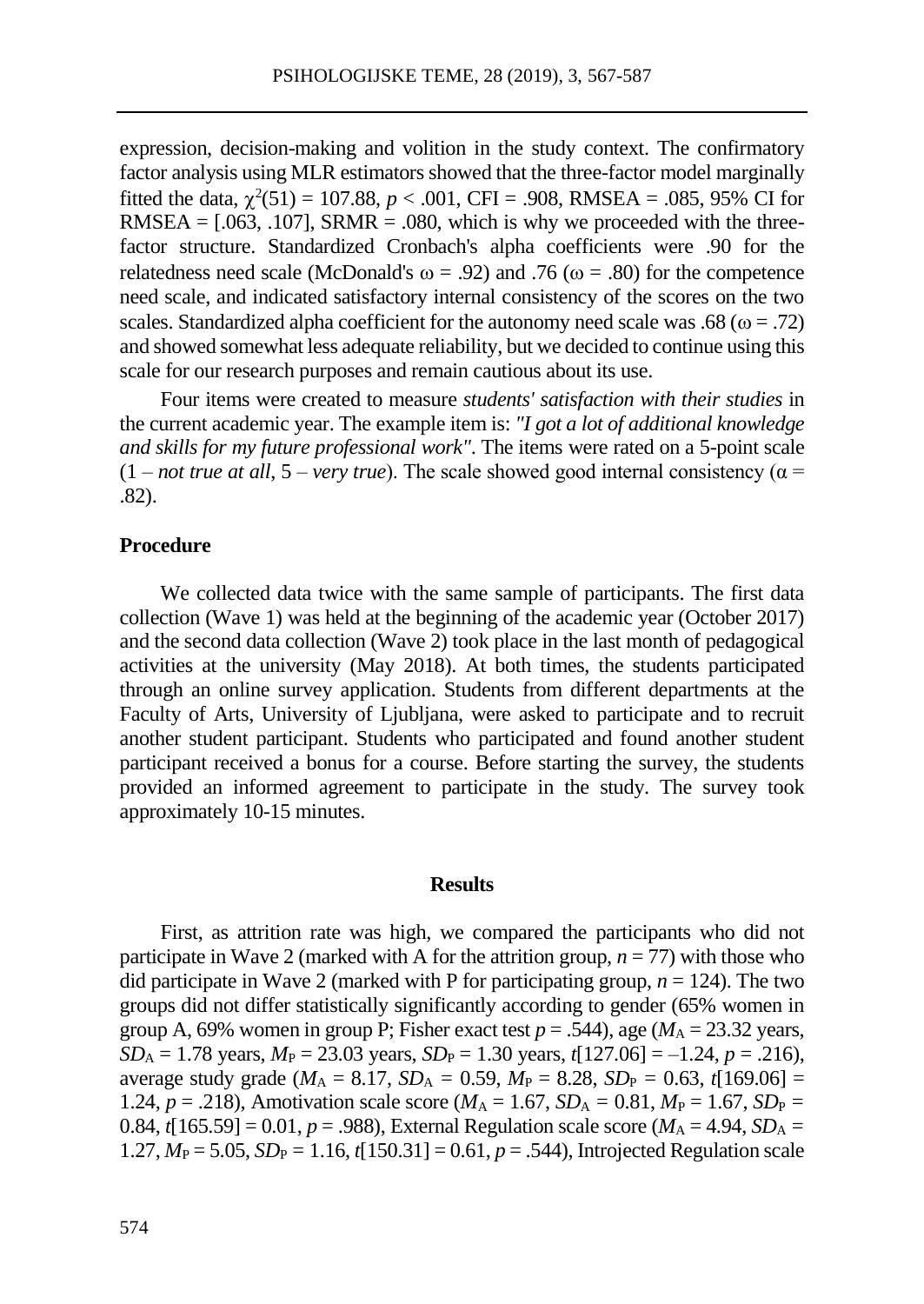score ( $M_A = 4.00$ ,  $SD_A = 1.51$ ,  $M_P = 4.02$ ,  $SD_P = 1.36$ ,  $t[148.40] = 0.10$ ,  $p = .924$ ), Identified Regulation scale score ( $M_A = 5.34$ ,  $SD_A = 1.23$ ,  $M_P = 5.55$ ,  $SD_P = 0.96$ ,  $t[132.71] = 1.29$ ,  $p = .198$ ), IM to know scale score ( $M_A = 5.59$ ,  $SD_A = 0.99$ ,  $M_P =$ 5.54,  $SD_P = 0.96$ ,  $t[157.12] = -0.32$ ,  $p = .751$ ), IM toward accomplishment scale score ( $M_A = 4.42$ ,  $SD_A = 1.38$ ,  $M_P = 4.51$ ,  $SD_P = 1.38$ ,  $t[161.26] = 0.44$ ,  $p = .664$ ), IM to experience stimulation scale score ( $M_A = 4.48$ ,  $SD_A = 1.35$ ,  $M_P = 4.29$ ,  $SD_P =$ 1.34,  $t[160.81] = -0.96$ ,  $p = .339$ ), and the RAI score ( $M_A = 6.72$ ,  $SD_A = 3.66$ ,  $M_P =$ 6.72,  $SD_P = 3.92$ ,  $t[169.72] = 0.01$ ,  $p = .995$ ). However, in the group of social sciences and humanities students, the percentage of those that quit the study (44%) was larger than in the group of natural sciences and technology students (25%), Fisher exact test  $p = .021$ .

The following analyses were done with participants having complete data (*N* = 124). The certainty of study choice was considered an ordinal variable. All other examined variables were considered as an interval. Statistical hypotheses were tested at a 5% alpha error rate if not listed otherwise.

As can be seen in Table 1, all academic motivation dimensions were, according to the means in both waves of data collection, quite stable from the beginning to the end of the academic year. In both waves, the three dimensions of intrinsic motivation were above the scale's midpoint, with IM to know having the highest average score. Similar to IM to know, identified regulation, as the most self-determined type of external motivation, was quite strongly present. Students also showed the aboveaverage score on the External Regulation scale, which refers to external motivation regulated by attaining positive consequences (e.g., to study in order to have better salary later on) or avoiding negative ones (e.g., to avoid having bad job opportunities later on). On the Amotivation scale, they had low average score in both waves. With regard to experiencing learning autonomy, competence and relatedness in the academic year, all three needs were perceived as being satisfied above the scale's midpoint, with relatedness being the most satisfied need in the study context as reported by students. At last, students showed high certainty of their study choice, whereas the average level of students' satisfaction with their study in Wave 2 was moderately high.

As there were no statistically significant changes in different motivation scale scores from Wave 1 to Wave 2, we calculated for each scale the average score achieved in both waves. Similarly, the RAI obtained in Wave 1 did not differ statistically significantly from the one obtained in Wave 2 (see in Table 1), which is why the average RAI (called avRAI) was calculated across both waves, indicating participants' general autonomy patterns. The difference between the Wave 2 and Wave 1 RAIs (called RAI  $\Delta$ ) was calculated as well to show the change in the autonomy patterns through the study year. Positive values indicated a shift towards more self-determined (well-internalized) forms of motivation, and negative values indicated a shift towards more non-self-determined (poorly internalized) motivation constructs. Even though the average change in RAI from Wave 1 to Wave 2 was low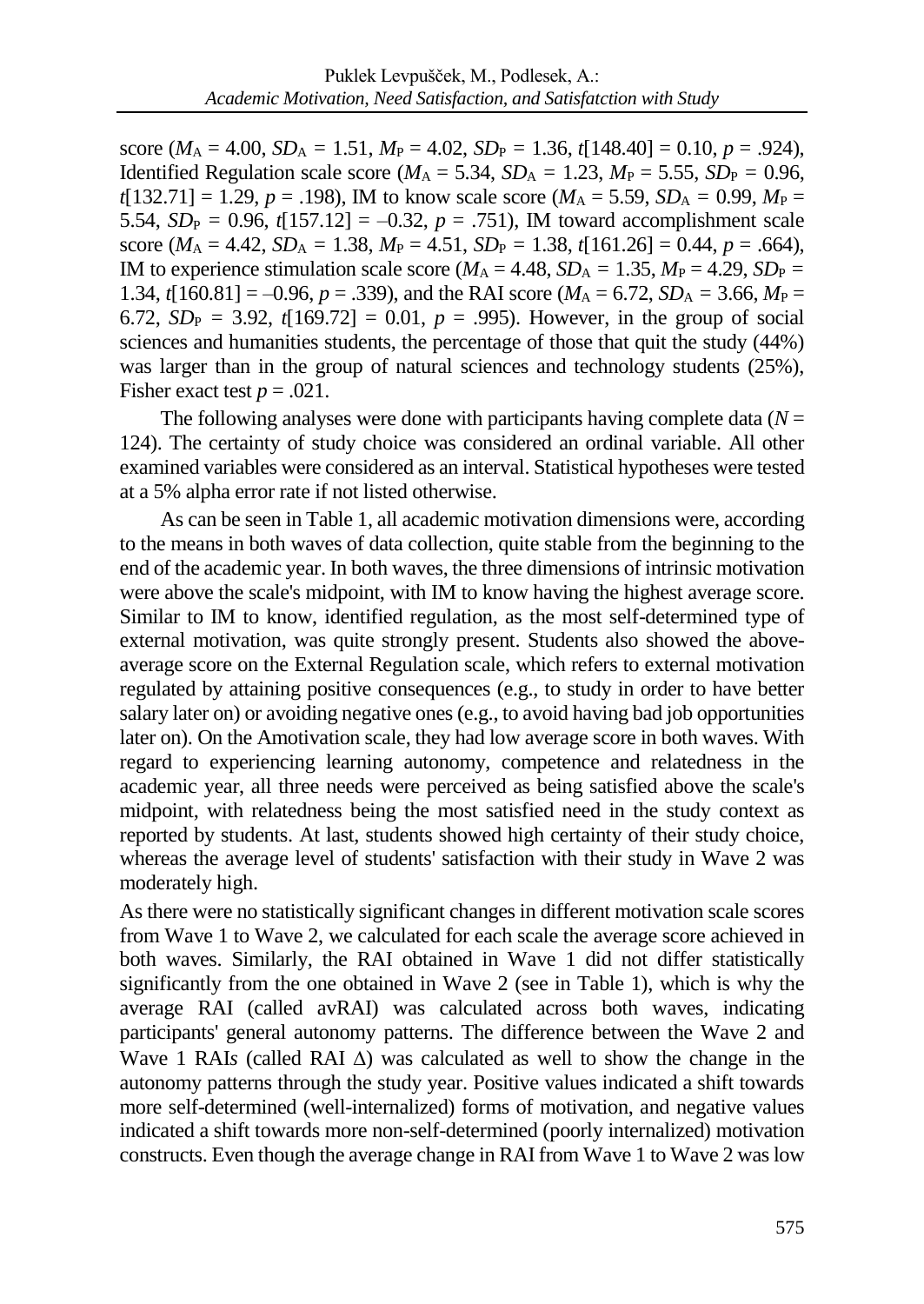|                                                          |              | Descriptive Statistics of the Measured Variables $(N = 124)$ |                                                                              |                                                                            |                                      |                              |                                                                                        |     |                                                                                                                                                                                             |
|----------------------------------------------------------|--------------|--------------------------------------------------------------|------------------------------------------------------------------------------|----------------------------------------------------------------------------|--------------------------------------|------------------------------|----------------------------------------------------------------------------------------|-----|---------------------------------------------------------------------------------------------------------------------------------------------------------------------------------------------|
|                                                          |              | Wave                                                         |                                                                              |                                                                            |                                      |                              | $\rm{Wave}$ 2                                                                          |     | Results of paired                                                                                                                                                                           |
|                                                          | $\cancel{z}$ | S                                                            | Мin                                                                          | Max                                                                        | $\mathbb{Z}$                         | S                            | Ńщ                                                                                     | Max | samples t-test                                                                                                                                                                              |
| Amotivation                                              | $-1.67$      | 0.84<br>1.16<br>1.36<br>0.98<br>1.34<br>1.39<br>1.39         | $1.00$<br>$2.25$<br>$2.30$<br>$2.75$<br>$2.75$<br>$2.75$<br>$1.50$<br>$1.50$ | $\begin{array}{c} 5.736 \\ 2.0000 \\ 0.0000 \\ 0.0000 \\ 0.05 \end{array}$ |                                      | ĕ                            | $1.00$<br>$1.25$<br>$1.35$<br>$1.35$<br>$1.35$<br>$1.35$<br>$1.35$<br>$1.35$<br>$1.35$ |     | $=-1.13, p$<br>t(123)                                                                                                                                                                       |
| External regulation                                      |              |                                                              |                                                                              |                                                                            |                                      |                              |                                                                                        |     | 72, 90                                                                                                                                                                                      |
|                                                          |              |                                                              |                                                                              |                                                                            |                                      |                              |                                                                                        |     |                                                                                                                                                                                             |
| Introjected regulation<br>Identified regulation          |              |                                                              |                                                                              |                                                                            |                                      |                              |                                                                                        |     | 60                                                                                                                                                                                          |
| IM to know                                               |              |                                                              |                                                                              |                                                                            |                                      |                              |                                                                                        |     | 46                                                                                                                                                                                          |
| IM toward accomplishment<br>IM to experience stimulation |              |                                                              |                                                                              |                                                                            |                                      |                              |                                                                                        |     | $i(123) = 0.36, p = .7$<br>$i(123) = 0.13, p = .5$<br>$i(123) = 0.52, p = .6$<br>$i(123) = 0.74, p = .6$<br>$i(123) = 0.74, p = .1$<br>$i(123) = -1.60, p = .1$<br>$i(123) = -1.60, p = .1$ |
|                                                          |              |                                                              |                                                                              |                                                                            |                                      |                              |                                                                                        |     |                                                                                                                                                                                             |
| RAI                                                      | 6.72         |                                                              |                                                                              |                                                                            |                                      |                              |                                                                                        |     | $\overline{5}$<br>$t(123) = 0.12, p$                                                                                                                                                        |
| Autonomy                                                 |              |                                                              |                                                                              |                                                                            |                                      | 1.08<br>1.11<br>1.11<br>1.78 | $\frac{150}{2.75}$<br>$\frac{250}{1.30}$                                               |     |                                                                                                                                                                                             |
| Competence                                               |              |                                                              |                                                                              |                                                                            |                                      |                              |                                                                                        |     |                                                                                                                                                                                             |
| Relatedness                                              |              |                                                              |                                                                              |                                                                            | $4.60$<br>$4.99$<br>$6.39$<br>$4.60$ |                              |                                                                                        |     |                                                                                                                                                                                             |
| Satisfaction with the study                              |              |                                                              |                                                                              |                                                                            |                                      |                              |                                                                                        |     |                                                                                                                                                                                             |
| Certainty of study choice                                |              |                                                              |                                                                              |                                                                            | $\overline{0}$                       | 0.89                         |                                                                                        |     |                                                                                                                                                                                             |

| in the contract of the contract of the contract of the contract of the contract of the contract of the contract of the contract of the contract of the contract of the contract of the contract of the contract of the contrac<br>;<br>; |
|------------------------------------------------------------------------------------------------------------------------------------------------------------------------------------------------------------------------------------------|
| i                                                                                                                                                                                                                                        |
|                                                                                                                                                                                                                                          |
|                                                                                                                                                                                                                                          |
| ֠<br><br>l<br>l                                                                                                                                                                                                                          |
| $-$<br>j<br>l                                                                                                                                                                                                                            |
| ֚֬<br>İ                                                                                                                                                                                                                                  |
| ֚                                                                                                                                                                                                                                        |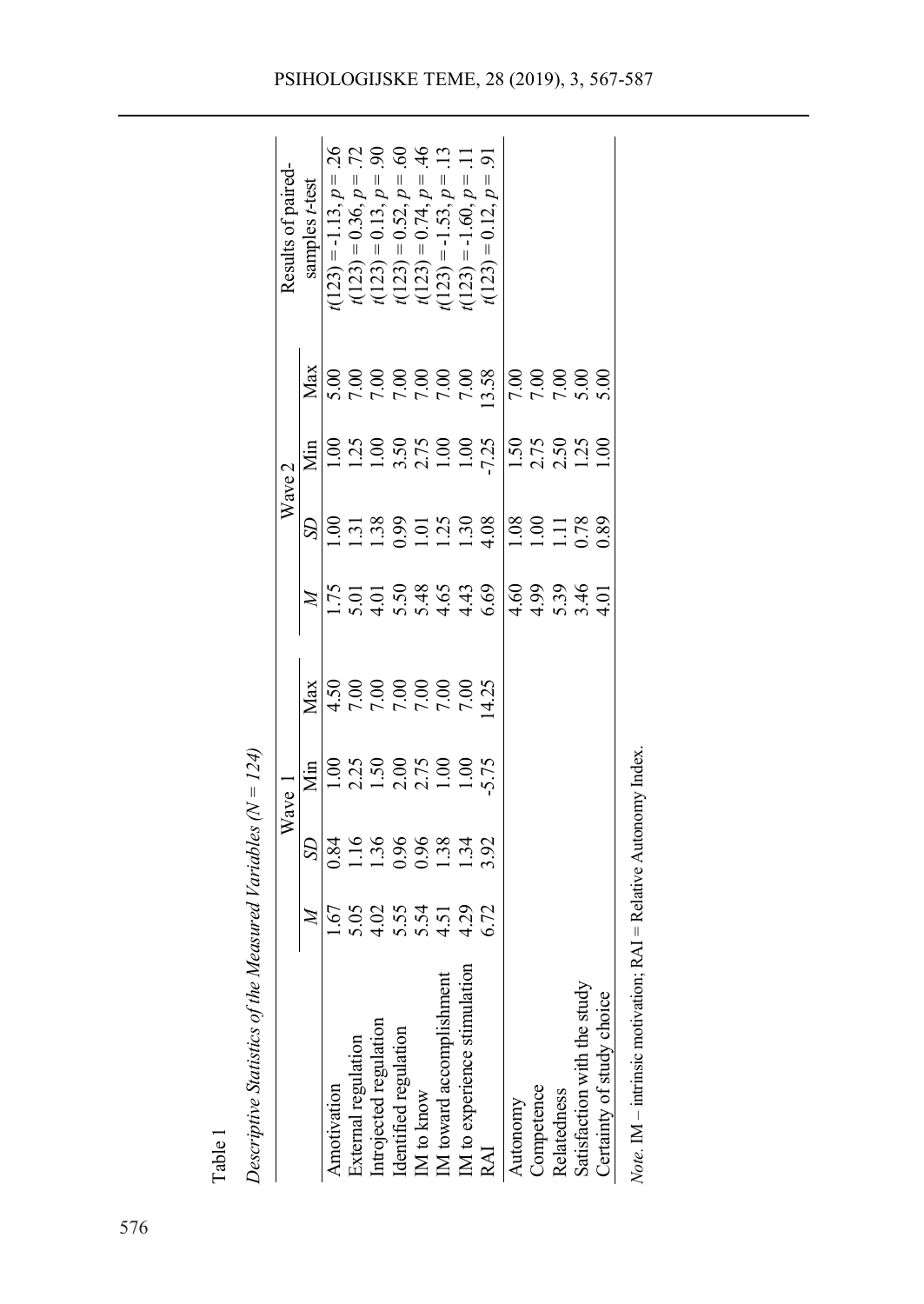( $M = -0.03$ ), relatively large variability in RAI  $\triangle$  ( $SD = 3.01$ , Min = -10.92, Max = 9.25) indicated that students experienced very different changes in the autonomy patterns through the study year.

# Table 2

*Correlations of Motivation Variables Averaged across Waves 1 and 2 with Wave 2 Psychological Need Fulfilment and Wave 2 Study Satisfaction (Pearson Coefficients), and with Wave 2 Study Choice Certainty (Spearman Coefficients)*

|                   | Relatedness  | Competence   | Autonomy     | Satisfaction | Study     |
|-------------------|--------------|--------------|--------------|--------------|-----------|
|                   | needs        | needs        | needs        | with         | choice    |
|                   | satisfaction | satisfaction | satisfaction | study        | certainty |
| Amotivation       | $-.23$       | $-.27*$      | $-.34***$    | $-.37***$    | $-.52***$ |
| External          | .14          | $-.05$       | $-.05$       | .08          | .00       |
| Regulation        |              |              |              |              |           |
| Introjected       | $-.05$       | $-.14$       | $-.02$       | .10          | $-.01$    |
| Regulation        |              |              |              |              |           |
| Identified        | .17          | .16          | .27          | .23          | $.34***$  |
| Regulation        |              |              |              |              |           |
| <b>IM</b> to know | .06          | .25          | .18          | .26          | $.29*$    |
| <b>IM</b> toward  | .00.         | .17          | .22          | .29          | .22       |
| accomplishment    |              |              |              |              |           |
| IM to experience  | $-.02$       | .12          | .15          | .17          | .19       |
| stimulation       |              |              |              |              |           |

 $p < .05$ ;  $p < .01$ ;  $p < .001$ . (Holm correction for multiple tests was used). IM = intrinsic motivation.

Table 2 shows correlations between seven academic motivation dimensions averaged across the two time points in the academic year and basic psychological need satisfaction in education, certainty of study choice, and students' satisfaction with their study as measured in Wave 2. The results showed that students with higher score on the Amotivation scale perceived lower satisfaction of their needs for competence and autonomy in the learning context, were less certain that their choice of study was right and were less satisfied with their study. Certainty in the study choice was additionally positively related to identified regulation and intrinsic motivation related to the motives of learning new things and broadening one's knowledge (IM to know).

Correlations between the RAI, its change during the academic year, and the Wave 2 variables (the three basic psychological needs, satisfaction with the studies, and certainty of study choice) are shown in Table 3. The RAI correlated positively with students' fulfilment of the competence and autonomy needs in the study context, satisfaction with the study, and their certainty in study choice. Changes in the RAI across the academic year did not relate statistically significantly to any of the variables. Students'fulfilment of three basic psychological needs across the academic year was related positively to students' certainty of study choice and their study satisfaction.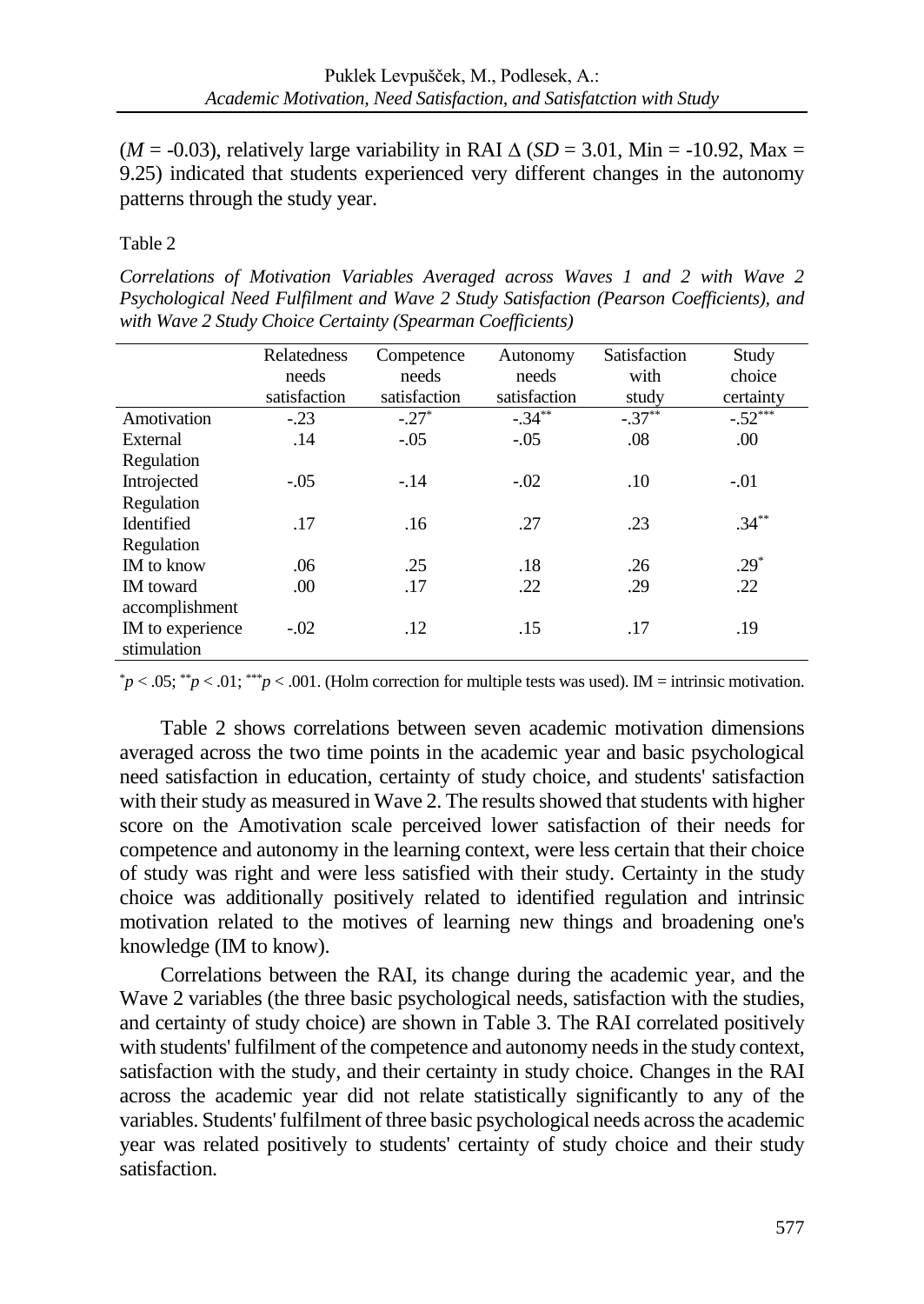#### Table 3

*Correlations (Pearson Coefficients) among the Average RAI (AvRAI), the Change in RAI* (RAI )*, the Psychological Need Satisfaction, Study Satisfaction, and Certainty about Study Choice*

|                                            | $\mathfrak{D}$ | 3   | 4      | 5        | 6        | 7 <sup>a</sup> |
|--------------------------------------------|----------------|-----|--------|----------|----------|----------------|
| $1 - AvRAI$                                | .06            | .11 | $.25*$ | $.35***$ | $.30***$ | $.47***$       |
| $2 - RAI \Lambda$                          |                | .05 | .17    | .10      | .20      | .07            |
| 3 - Relatedness need<br>satisfaction       |                |     | .13    | .20      | $.28*$   | .20            |
| 4 - Competence need<br>satisfaction        |                |     |        | $.33***$ | $.31***$ | $.35***$       |
| 5 - Autonomy need<br>satisfaction          |                |     |        |          | $.57***$ | $.45***$       |
| 6 - Satisfaction with<br>the study         |                |     |        |          |          | $.34***$       |
| 7 - Study choice<br>certainty <sup>a</sup> |                |     |        |          |          |                |

<sup>a</sup>Spearman correlations are used for describing the relations between study choice certainty and other variables, because study choice certainty was considered an ordinal variable.

 $p^*p < .05$ ; \*\**p* < .01; \*\*\**p* < .001. (Holm correction for multiple tests was used.)

The next two hierarchical regressions were done to test the assumption that better academic adjustment happens in learning contexts where students' capacities for autonomous learning are accompanied by environmental endeavours to satisfy students' basic psychological needs (e.g., Niemiec & Ryan, 2009). First, we performed a hierarchical linear regression to find out whether self-determined academic motivation (as measured by the avRAI) and its change (RAI  $\triangle$ ) during the academic year predict students' satisfaction with the study and whether students' perceptions of basic psychological need satisfaction in the current academic year predict satisfaction with the study over and above the level of self-determined motivation. In Step 1, the avRAI and the RAI  $\Delta$  were entered simultaneously in the regression model. In Step 2, satisfaction of the basic psychological needs were additionally entered in the model. The results of the analysis are shown in Table 4. In Step 1, both average autonomy index (avRAI) and change in this index (RAI  $\Delta$ ) statistically significantly predicted satisfaction with the study. The higher the autonomy and the larger the shift towards more self-determined motivation during the academic year, the more satisfied the students were on average with the study. In Step 2, however, these two predictors lost some of their predictive power and became statistically insignificant when variables related to the satisfaction of basic psychological needs were entered in the regression model. As the RAI shared some variance with the autonomy need satisfaction (see Table 3) – students who reported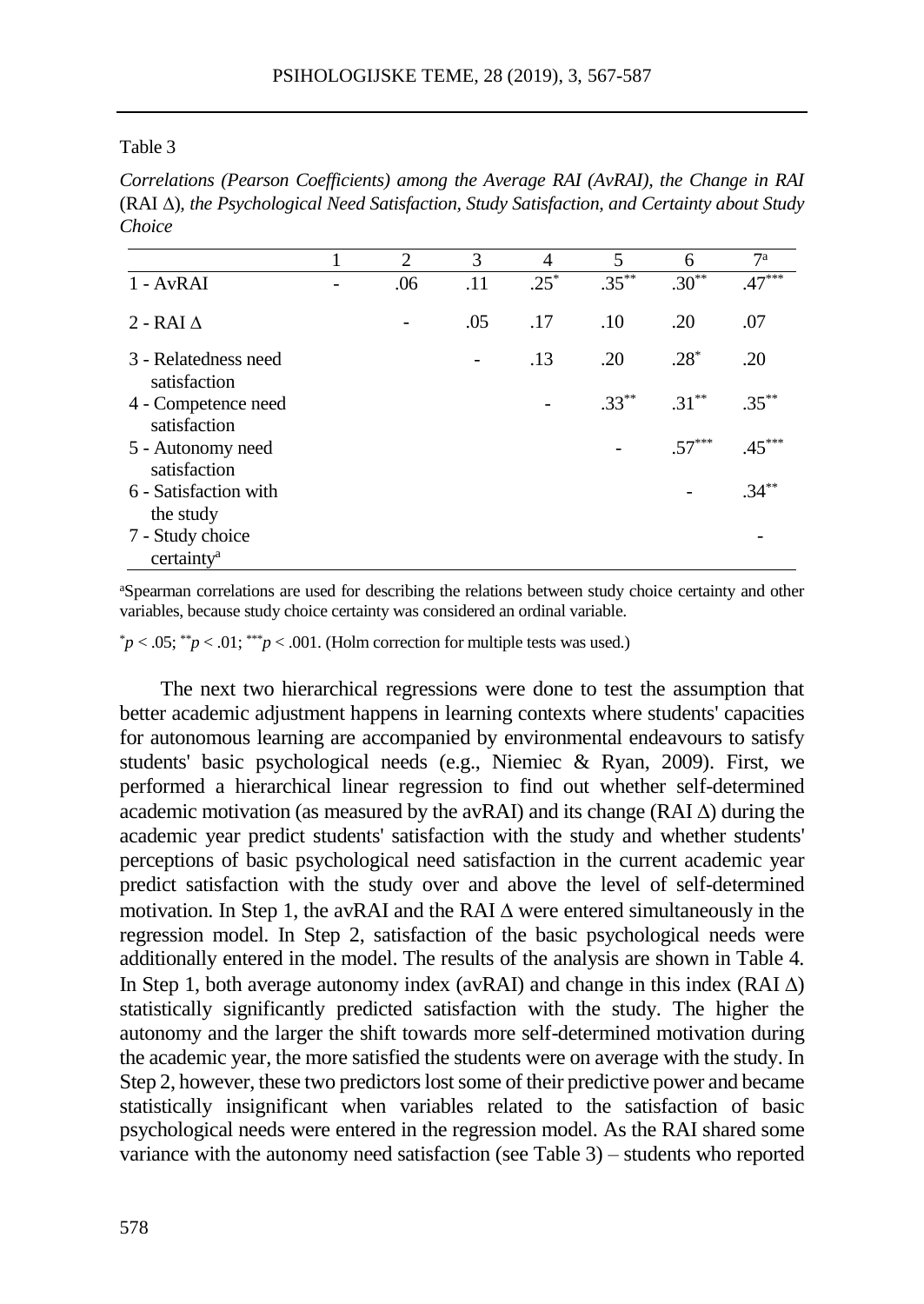of more self-determined (well-internalized) forms of motivation, also reported on average of higher satisfaction of the autonomy need – entering the autonomy need satisfaction into the model took away some of the predictive power from the avRAI and RAI  $\Delta$ . The strongest predictor in the final model was the satisfaction of the autonomy need, followed by the satisfaction of the relatedness need. This might

# Table 4

| Predictor                                                                                                               | b    | SE <sub>b</sub> |      | t     | p       | 95% CI for $b$    |  |  |  |
|-------------------------------------------------------------------------------------------------------------------------|------|-----------------|------|-------|---------|-------------------|--|--|--|
| Step 1: adjusted $R^2 = .11$ , $F(2, 121) = 8.66$ , $p < .001$                                                          |      |                 |      |       |         |                   |  |  |  |
| Intercept                                                                                                               | 3.05 | 0.13            |      | 22.21 | < 0.001 | [2.779, 3.323]    |  |  |  |
| AvRAI                                                                                                                   | 0.06 | 0.02            | 0.29 | 3.44  | < 0.001 | [0.026, 0.097]    |  |  |  |
| $RAI\Delta$                                                                                                             | 0.05 | 0.02            | 0.18 | 2.15  | .034    | [0.004, 0.091]    |  |  |  |
| Step 2: adjusted $R^2 = .37$ , $F(5, 118) = 15.18$ , $p < .001$ ; $\Delta R^2 = .26$ , $F(3, 118) = 17.21$ , $p < .001$ |      |                 |      |       |         |                   |  |  |  |
| Intercept                                                                                                               | 0.84 | 0.39            |      | 2.12  | .036    | [0.054, 1.617]    |  |  |  |
| AvRAI                                                                                                                   | 0.02 | 0.02            | 0.09 | 1.19  | .238    | $[-0.013, 0.052]$ |  |  |  |
| $RAI\Lambda$                                                                                                            | 0.03 | 0.02            | 0.13 | 1.73  | .086    | $[-0.005, 0.070]$ |  |  |  |
| Relatedness need satisfaction                                                                                           | 0.11 | 0.05            | 0.16 | 2.13  | .035    | [0.008, 0.212]    |  |  |  |
| Competence need satisfaction                                                                                            | 0.07 | 0.06            | 0.09 | 1.16  | .250    | $[-0.050, 0.190]$ |  |  |  |
| Autonomy need satisfaction                                                                                              | 0.34 | 0.06            | 0.47 | 5.81  | < 0.001 | [0.223, 0.453]    |  |  |  |

*Results of Hierarchical Linear Regression for Predicting Satisfaction with the Studies*

# Table 5

*Results of Hierarchical Ordinal Regression for Predicting Certainty in the Study Choice*

| Predictor                                                                                     | h       | $SE_{h}$ | t       | $\boldsymbol{p}$ | <b>OR</b> | 95% CI for<br>$OR^a$ |  |  |  |
|-----------------------------------------------------------------------------------------------|---------|----------|---------|------------------|-----------|----------------------|--|--|--|
| Step 1: -2LL = 271.06, AIC = 283.06, $\chi^2(2)$ = 31.39, p < .001, Nagelkerke $R^2 = .25$    |         |          |         |                  |           |                      |  |  |  |
| Threshold $1 \mid 2$                                                                          | $-2.97$ | 0.75     | $-3.96$ | < 0.001          |           |                      |  |  |  |
| Threshold $2 \mid 3$                                                                          | $-1.80$ | 0.48     | $-3.74$ | < 0.001          |           |                      |  |  |  |
| Threshold $3 \mid 4$                                                                          | 0.34    | 0.37     | 0.92    | .358             |           |                      |  |  |  |
| Threshold $4 \mid 5$                                                                          | 2.69    | 0.45     | 6.03    | < 0.001          |           |                      |  |  |  |
| AvRAI                                                                                         | 0.26    | 0.05     | 4.94    | < 0.001          | 1.29      | [1.17, 1.44]         |  |  |  |
| RAI $\Delta$                                                                                  | 0.11    | 0.06     | 1.84    | .065             | 1.12      | [0.99, 1.26]         |  |  |  |
| Step 2: -2LL = 247.26, AIC = 265.26, $\chi^2(3)$ = 23.80, $p < .001$ , Nagelkerke $R^2 = .39$ |         |          |         |                  |           |                      |  |  |  |
| Threshold $1 \mid 2$                                                                          | 2.89    | 1.51     | 1.91    | .056             |           |                      |  |  |  |
| Threshold $2 \mid 3$                                                                          | 4.13    | 1.41     | 2.94    | .003             |           |                      |  |  |  |
| Threshold $3 \mid 4$                                                                          | 6.51    | 1.44     | 4.53    | < 0.001          |           |                      |  |  |  |
| Threshold $4 \mid 5$                                                                          | 9.24    | 1.57     | 5.87    | < 0.001          |           |                      |  |  |  |
| AvRAI                                                                                         | 0.19    | 0.06     | 3.39    | < 0.001          | 1.21      | [1.09, 1.35]         |  |  |  |
| $RAI\Lambda$                                                                                  | 0.08    | 0.06     | 1.35    | .176             | 1.08      | [0.96, 1.22]         |  |  |  |
| Relatedness need satisfaction                                                                 | 0.29    | 0.17     | 1.75    | .080             | 1.34      | [0.97, 1.86]         |  |  |  |
| Competence need satisfaction                                                                  | 0.58    | 0.20     | 2.89    | .004             | 1.79      | [1.21, 2.67]         |  |  |  |
| Autonomy need satisfaction                                                                    | 0.50    | 0.19     | 2.62    | .009             | 1.66      | [1.14, 2.43]         |  |  |  |

<sup>a</sup> Confidence intervals for the estimates of proportional odds ratios were obtained by profiling the likelihood function.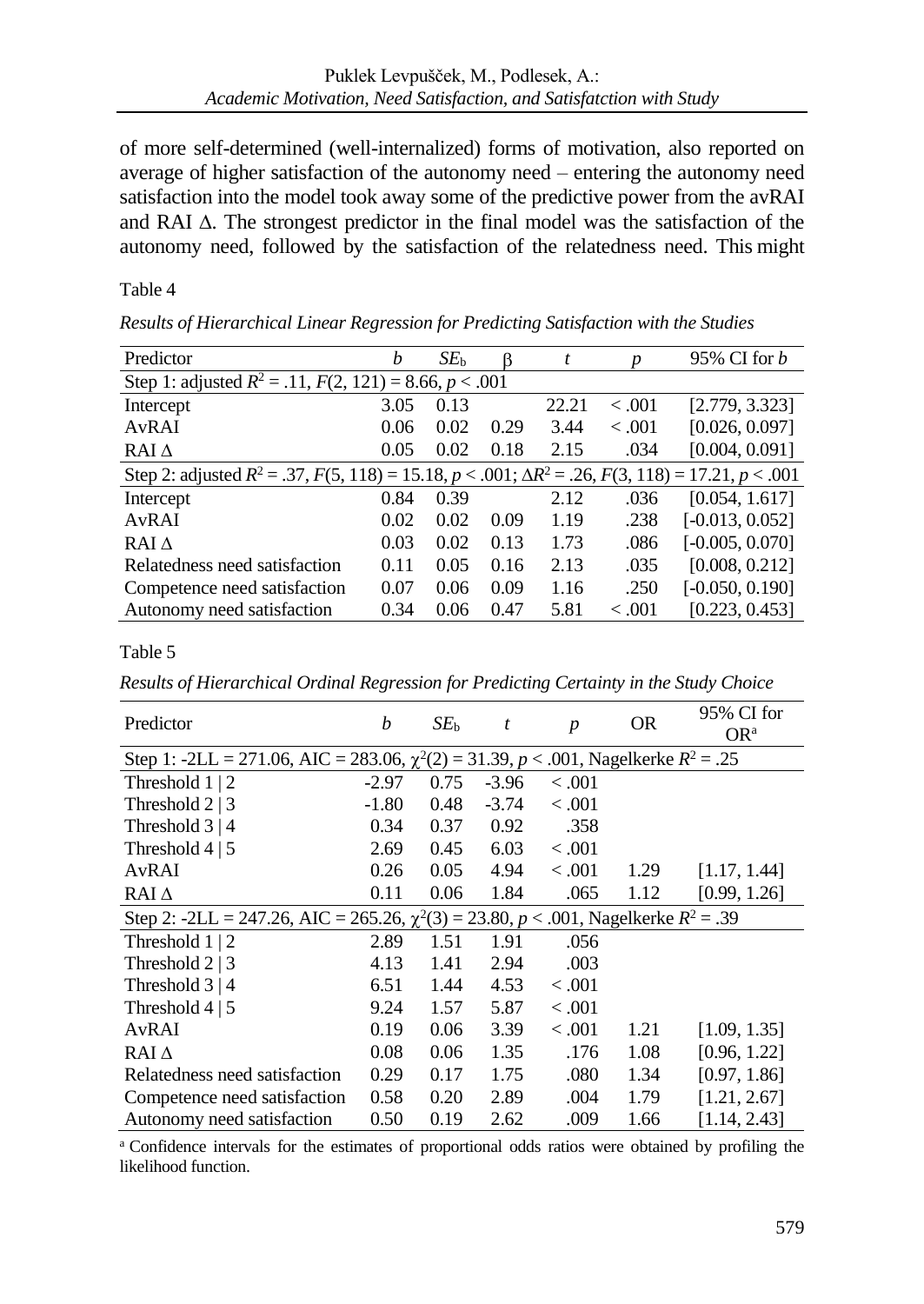indicate that the characteristics of the study, such as the level of the autonomy given to the students and enhancement of the relatedness between students and professors, are more important in predicting satisfaction with the studies than the self-determined forms of motivation.

We also performed a hierarchical ordinal regression (proportional odds model with logit link function) to predict students' certainty in the study choice (considered as an ordinal outcome variable) with two steps in which the same predictors as in the hierarchical linear regression model for predicting students' satisfaction with the studies were entered in the regression model. Results are shown in Table 5. In Step 1, the predictive value of the avRAI and RAI  $\Delta$  was statistically significant, however, only avRAI reached statistical significance, with proportional odds ratio 1.29, meaning that with an increase in avRAI by 1, the odds for moving from one certainty category to the next category in a row was multiplied by 1.29. In Step 2 of the ordinal regression model, variables related to the basic psychological need satisfaction that were entered in the model statistically significantly improved the prediction. The avRAI retained its significant predictive role, and the competence and autonomy need satisfaction were found to be additional statistically significant predictors explaining the certainty in the study choice. On average, the students who showed more self-determined motivation and higher satisfaction of the competence and autonomy needs also expressed higher certainty that their choice of the study has been correct.

#### **Discussion**

In this study, we explored different forms of university students' academic motivation as explained on the SDT motivational continuum (Ryan & Deci, 2000a, 2000b, 2017) and their stability across one academic year. We were also interested in the relationship of well- and less-internalized forms of academic motivation and the relative autonomy index (RAI) with students' satisfaction of their psychological needs in the academic context. The last aim was to examine the contributions of autonomous motivation and psychological need satisfaction to the prediction of students' satisfaction with the study and their certainty of study choice.

As hypothesized, we found that all forms of academic motivation (i.e. amotivation, external regulation, introjected regulation, identified regulation, and the three forms of intrinsic motivation) remained highly stable within one academic year in a Slovenian university context. The findings accord with those of the two previous longitudinal studies done within the US and Croatian study context (Fazey & Fazey, 1998; Muller & Palekčić, 2005b). On average, students showed above mean levels of all forms of extrinsic and intrinsic motivations and low levels of amotivation, confirming the findings of our previous cross-sectional study (Puklek Levpušček & Podlesek, 2017). It is important to note that the two well-internalized forms of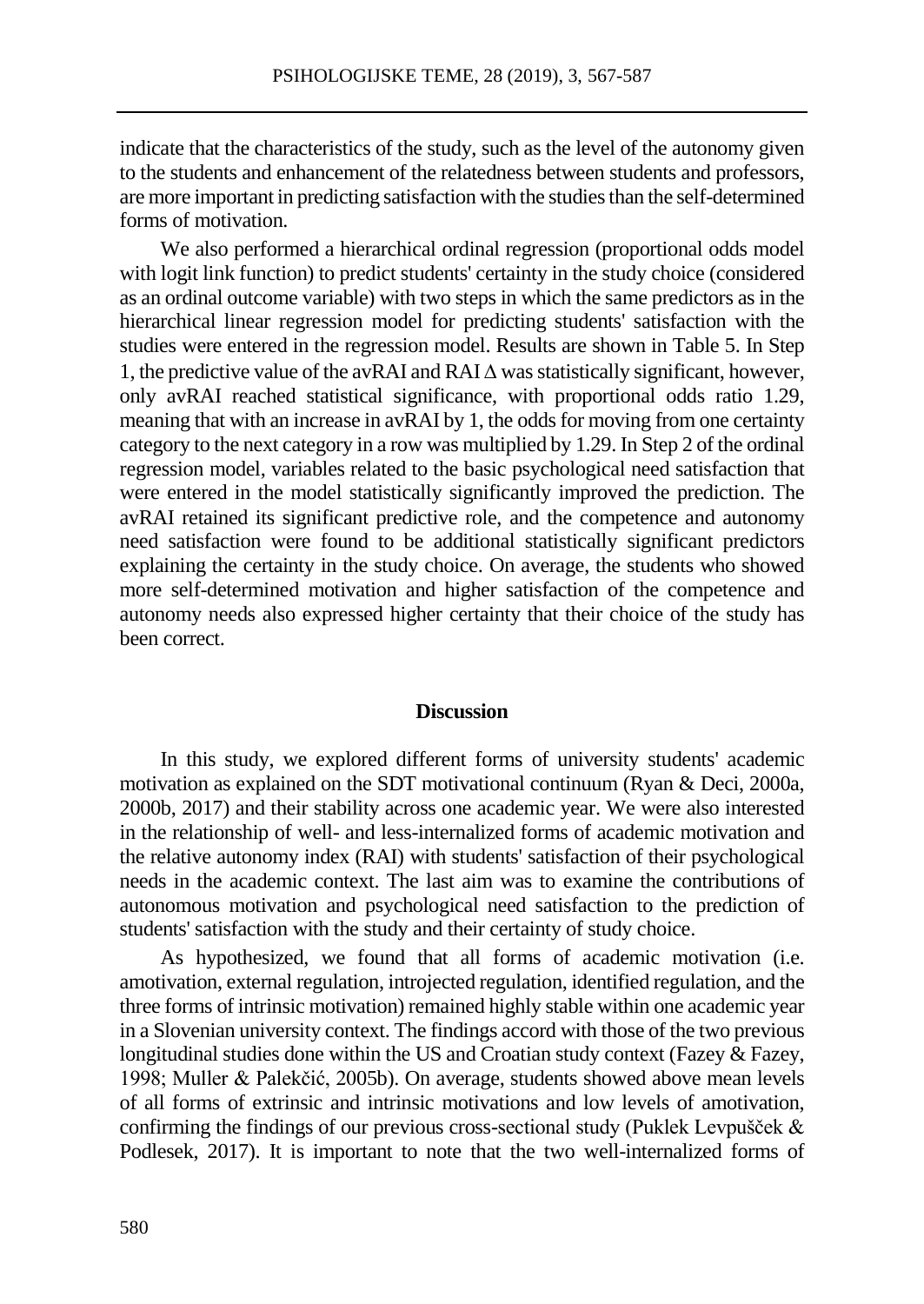motivation (identified regulation, IM to know) were rated the highest among students. This result indicates that our participants have had high personal interest in their study and a well-shaped goal of obtaining deep knowledge in their study discipline. However, the next most expressed motivation was external regulation, which is the least autonomous type of extrinsic motivation. The items on the AMS-C 28 questionnaire (Vallerand et al., 1992), which was used in the present study to measure academic motivation, describe external regulation with the reasons for the study, such as "to find a high-paying job later on", "to obtain a more prestigious job later on", "to have 'a good life' later on", and "to have a better salary later on". The results, therefore, indicate that, on average, students showed an inherent interest in the study they chose, but, on the other hand, they were also motivated by external contingencies, and perceived their study as a way to a financially good life and a high-status job. The interlace of both extrinsic and intrinsic motives in students' academic and career goal-setting was also observed in the study on career goals of Slovenian university students (Puklek Levpušček, Rauch, & Komidar, 2018). Although students considered intrinsic career goals (e.g., gaining new skills and knowledge, having interesting and challenging work, and contributing to society) as more important than the extrinsic career goals (e.g., high income, career success, power and influence in an organizational setting, and employment security), the latter were also perceived as substantially relevant in the career development. Why do students highly value two opposite motivational tendencies: intrinsic (autonomous) on one hand, and extrinsic (controlled) on the other? Lepper, Corpus, and Iyengar (2005) proposed that it is more adaptive for students' future outcomes and opportunities to "seek out activities that they find inherently pleasurable while simultaneously paying attention to the extrinsic consequences of those activities in any specific context" (p. 191). In fact, controlled motivation may facilitate goal progress, at least in a short-term period, especially in environments, such as study and work, which strongly emphasize the achievement of particular goals (Koestner et al., 2008).

The correlations between academic motivation dimensions and students' satisfaction of competence, autonomy and relatedness in the study context were quite weak and did not support our hypothesis. However, students' absence of any motivation (i.e., amotivation) was statistically significantly negatively related to students' satisfaction of the competence and autonomy need in the study setting. It was also negatively related to their certainty of study choice and satisfaction with their study. It seems that students' passive position toward study and doing study duties automatically without any particular goals go hand in hand with negative or less favourable perceptions of the study environment and their doubts in the right decision about the study choice. Students with higher autonomous motivational orientation (measured by the average RAI), on the other hand, reported higher psychological need satisfaction and had higher scores on the two study outcomes. This study thus showed that the relative autonomy index (RAI), which integrates the information from different motivational subscales and indicates pure expression of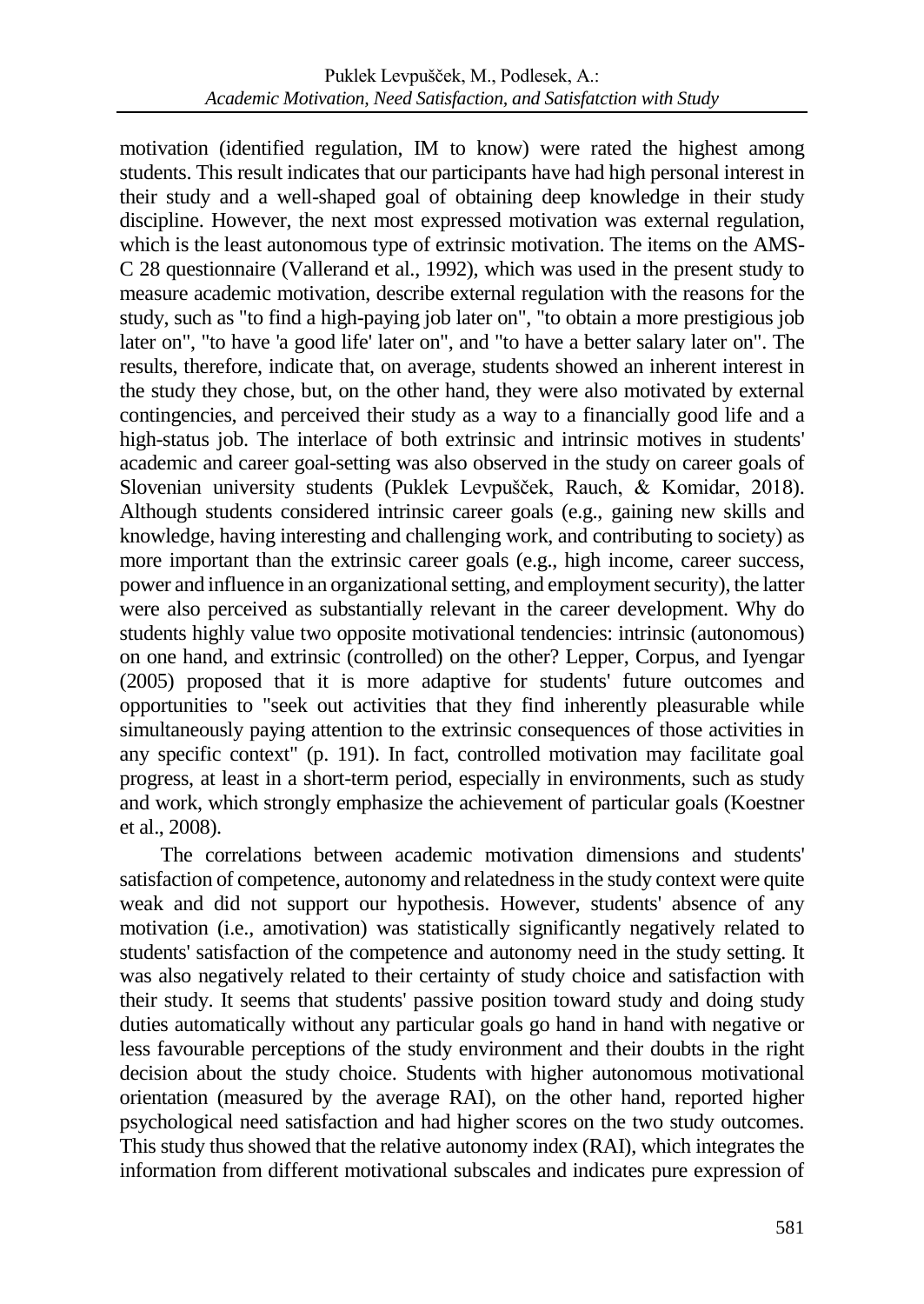students' self-determined motivation (Fortier et al., 1995), proved to be a better indicator of the relationship between academic motivation and psychological need satisfaction in education and study adjustment (as proposed by SDT) than separate SDT motivational dimensions. Similarly, Sheldon et al. (2017) found that using a single RAI score is valid and efficient way of describing the overall motivation of an individual and that the associations between the RAI scoring method and well-being outcomes may be stronger (or at least equally strong) than the associations of wellbeing outcomes with the single subscales that comprise the RAI.

The SDT proposed that the core propensity of human nature is to show interest in learning and motivation to develop one's knowledge. Such self-determined motivation may lead to better study engagement and performance. Our study confirmed this assumption––more autonomous motivational orientation was a statistically significant predictor of students' satisfaction with the study and decidedness about the study. Additionally, positive change in autonomous motivation significantly contributed to the prediction of satisfaction with the study. However, high-quality learning happens when students' capacities for wellinternalized forms of academic motivation are accompanied by learning contexts that support student's basic psychological needs (e.g., Niemiec & Ryan, 2009). As confirmed in the present study, students' perceptions of possibilities of free selfexpression, decision-making and volition in the academic settings (autonomy) and their feelings of good relationship with study colleagues and teachers (relatedness) are even more important predictors of the study satisfaction than students' level of autonomous motivation. The average RAI, as well as the change in the RAI across Waves 1 and 2, lost a great deal of their prediction power when psychological needs satisfaction was entered in the regression model. Similarly, students' level of autonomous motivation statistically significantly contributed to students' belief that their choice of study was right. However, when the three basic psychological needs were entered into the model, the prediction of the study decidedness improved significantly. The two best predictors of study choice certainty were students' satisfaction of competence need and need for autonomy in the study context. This result shows that the importance of different motivational needs may alter according to the context of an individual's activity, task or belief. The certainty of study choice is an individual belief that may be enhanced by students' perception of task efficiency and autonomous decisions in the study context and not so much by establishing and maintaining close relations with teachers and study colleagues. However, feelings of relatedness may be especially important in enhancing activities, tasks and beliefs that are primarily social in nature (Deci & Ryan, 2002; Karimi & Sotoodeh, 2019), and in promoting higher satisfaction with the study, as shown in our study.

Given the correlational nature of our study and the limitation to the use of selfreport measures, the implications of our findings should be considered tentative. Only 2nd phase students from one university were included in the study, and the sample of students who completed the online questionnaires twice was relatively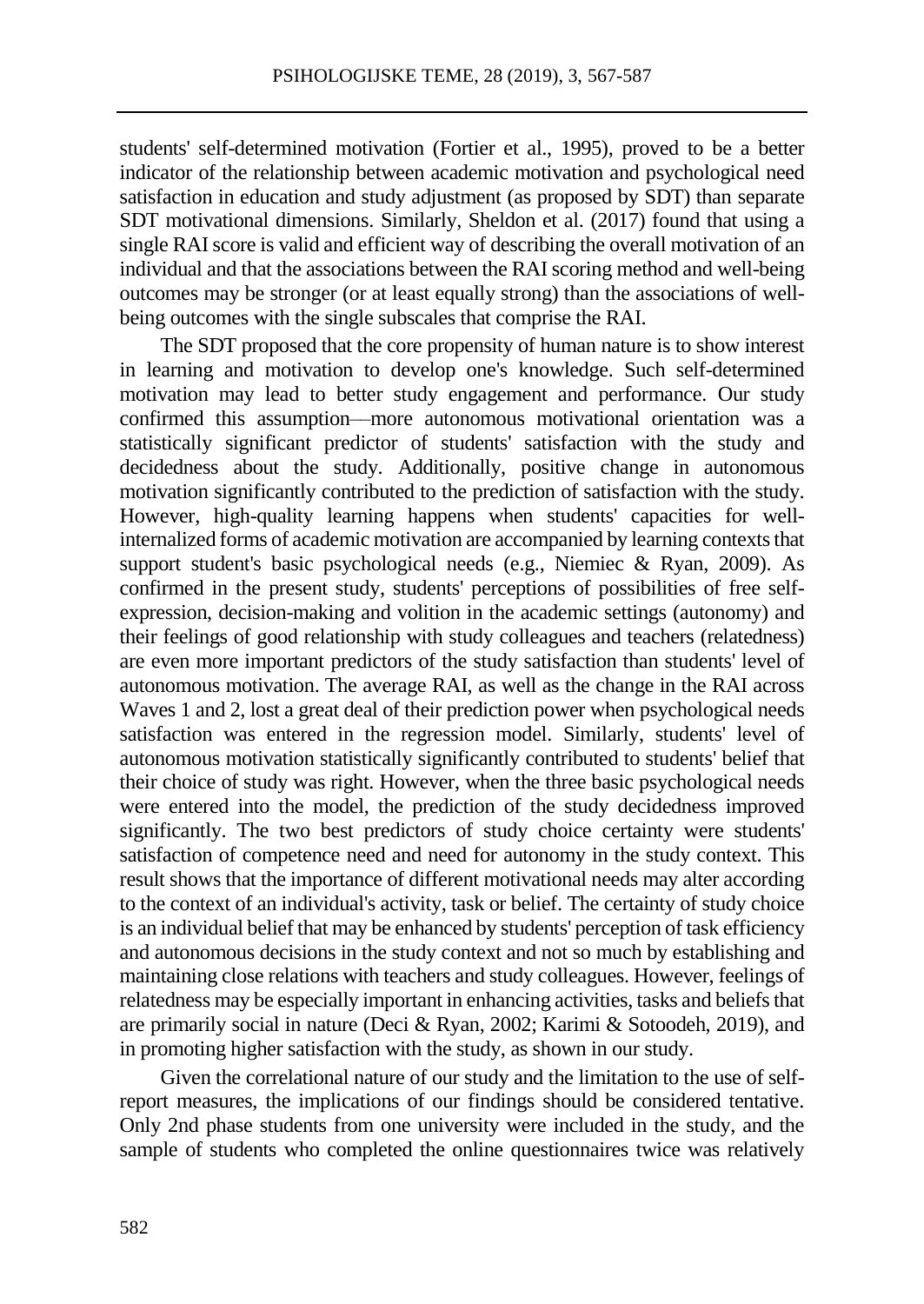small. The attrition rate from Wave 1 to Wave 2 was relatively large, even though we found that the group of those who quit the study did not differ in gender, age, average study grade, and academic motivation from those who participated twice. Furthermore, students were followed only for a single academic year. To allow for greater changes in their motivation, our study should last longer and possibly cover several academic years. The motivation of students toward the end of their studies might be different from the one in the first year. Also, satisfaction of basic psychological needs in the study context and satisfaction with the study were considered to be general (related to the study as a whole), but it is possible that students would provide different responses with regard to different courses, and that the relations between different constructs would be different (perhaps stronger) if students assessed the constructs with regard to a single course. Furthermore, psychological needs were only measured once (at the end of the study year), as students needed to look back on how their needs were fulfilled during the academic year, so we can only speak about the relations between the studied variables and cannot consider some of them as being factors of the other ones.

Nonetheless, our study showed that it is important to search ways how to create a learning environment that responds to student's individual study needs. Studentcentred learning is a recent popular perspective on learning which emphasizes active and deep learning, learner's autonomy, responsibility, and accountability, codependence and mutual respect between the teacher and the learner, and a continuing reflexive evaluation of one's learning and teaching process (Cannon & Newble, 2000; Lea, Stephenson, & Troy, 2003). One of the key elements of student-centred learning is recognising what students are motivated for and searching ways how to balance students' active engagement in tasks and teacher's thoughtful stimulation and guidance of students through the subject matter (Maclellan, 2008). A powerful learning environment should enable students to take full responsibility for the construction of their knowledge in a learning environment that is challenging and safe. Students must have an opportunity to freely express their ideas and views about the subject matter and should not fear of possible mistakes during their learning. A high quality-learning environment encourages students to work independently while teachers concurrently offer them clear guidance and support and take a metacognitive (monitoring) role in students' pursuing learning goals and judging their progress (Elen, Clarebout, Léonard, & Lowyck, 2007). Such an environment might lead to greater satisfaction with the studies and enhance intrinsic motivation and authentic interest in the study field.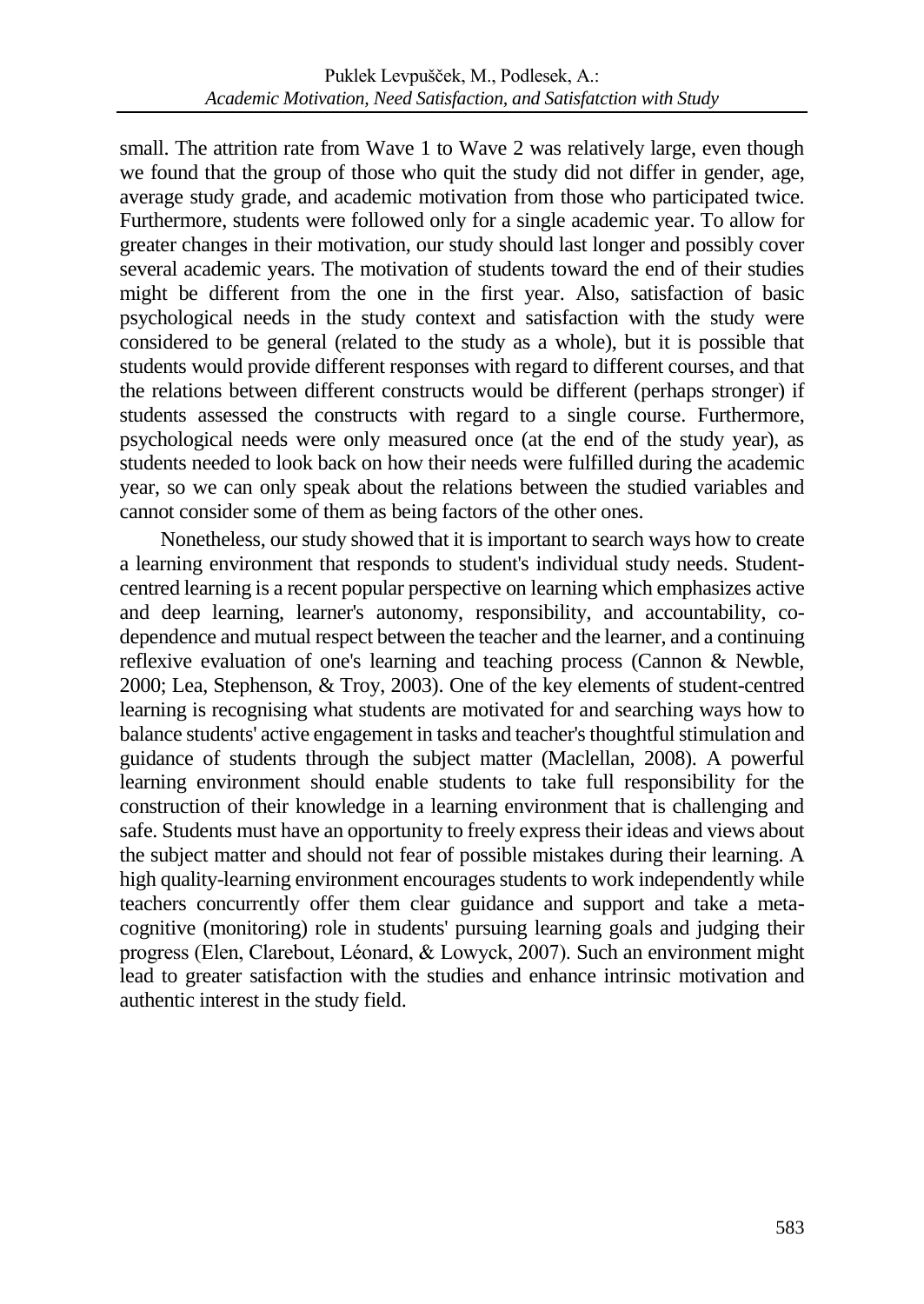#### **References**

- Ames, C. (1992). Classrooms. Goal, structures, and student motivation. *Journal of Educational Psychology*, *84*, 261-271.
- Bandura, A. (1997). *Self-efficacy: The exercise of control*. New York: Freeman.
- Burton, K. D., Lydon, J. E., D'Alessandro, D. U., & Koestner, R. (2006) The differential effects of intrinsic and identified motivation on well-being and performance: Prospective, experimental, and implicit approaches to self-determination theory. *Journal of Personality and Social Psychology*, *91*, 750-762.
- Cannon, R., & Newble, D. (2000). *A handbook for teachers in universities and colleges. A guide to improving treaching methods*. Oxon: Routledge Falmer.
- Carbonneau, N., Vallerand, R. J., & Lafreniѐre, M.-A. K. (2012). Toward a tripartite model of intrinsic motivation. *Journal of Personality*, *80*, 1147-1177.
- Cokley, K. O., Bernard, N., Cunningham, D., & Motoike, J. (2001). A psychometric investigation of the academic motivation scale using a United States sample. *Measurement and Evaluation in Counseling and Development*, *34*, 109-119.
- Deci, E. L. (1975). *Intrinsic motivation*. New York: Plenum.
- Deci, E. L., & Ryan, R. M. (1985). *Intrinsic motivation and self-determination in human behaviour*. New York: Plenum.
- Deci, E. L., & Ryan, R. M. (2002). The paradox of achievement: The harder you push, the worse it gets. In J. Aronson (Ed.), *Improving academic achievement* (pp. 61-87). Amsterdam: Academic Press.
- Deci, E. L., Ryan, R. M., Gagne, M., Leone, D. R., Usunov, J., & Kornazheva, B. P. (2001). Need satisfaction, motivation, and well-being in the work organizations of a former Eastern Bloc country: A cross-cultural study of self-determination. *Personality and Social Psychology Bulletin*, *27*, 930-942.
- Eccles, J. (1983). Expectancies, values, and academic behaviors. In J. T. Spence (Ed.), *Achievement and achievement motives: Psychological and sociological approaches* (pp. 75-146). San Francisco, CA: W. H. Freeman.
- Elen, J., Clarebout, G., Léonard, R., & Lowyck, J. (2007). Student-centred and teachercentred learning environments: What students think. *Teaching in Higher Education*, *12*, 105-117.
- Fairchild, A. J., Horsta, S. J., Finneya, S. J., & Barron, K. E. (2005). Evaluating existing and new validity evidence for the Academic Motivation Scale. *Contemporary Educational Psychology*, *30*, 331-358.
- Fazey, D., & Fazey, J. (1998). Perspectives on motivation: The implications for effective learning in higher education. In S. Brown, S. Armstrong, & G. Thompson (Eds.), *Motivating students* (pp. 59-72). London: SEDA: Staffand Educational Development Series.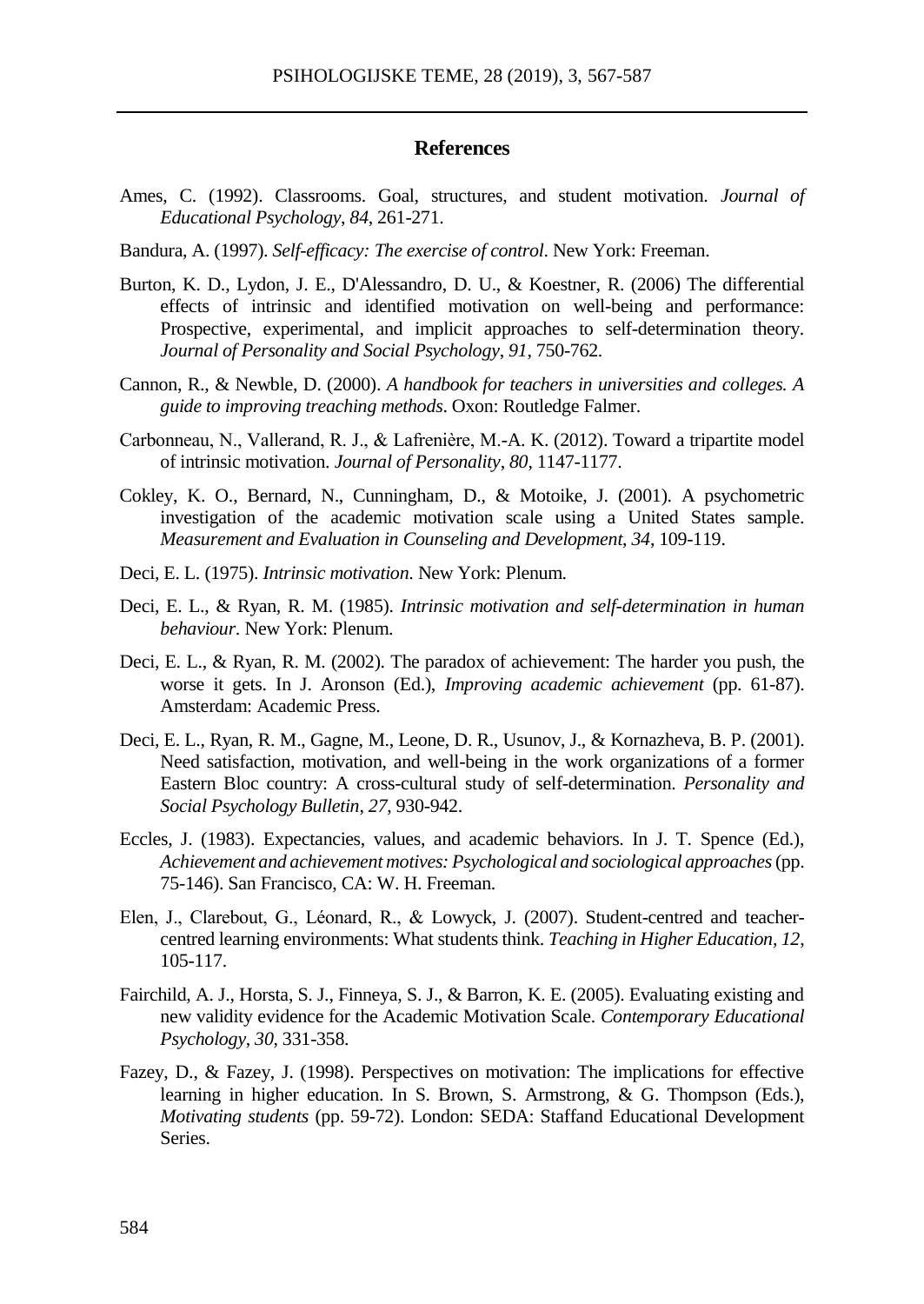- Fortier, M. S., Vallerand, R. J., & Guay, F. (1995). Academic motivation and school performance: Toward a structural model. *Contemporary Educational Psychology*, *20*, 257-274.
- Guay, F., Morin, A. J. S., Litalien, D., Valois, P., & Vallerand, R. J. (2015). Application of exploratory structural equation modeling to evaluate the Academic Motivation Scale. *The Journal of Experimental Education*, *83*, 51-82.
- Guay, F., Ratelle, C. F., Roy, A., & Litalien, D. (2010). Academic self-concept, autonomous academic motivation, and academic achievement: Mediating and additive effects. *Learning and Individual Differences, 20*, 644-653.
- Harter, S. (1981). A new self-report scale of intrinsic vs. extrinsic orientation in the classroom: Motivational and informational components. *Developmental Psychology*, *17,* 300-312.
- Karimi, S., & Sotoodeh, B. (2019). The mediating role of intrinsic motivation in the relationship between basic psychological needs satisfaction and academic engagement in agriculture students. *Teaching in Higher Education*, do[i:10.1080/13562517.2019.](https://doi.org/10.1080/13562517.2019.1623775) [1623775](https://doi.org/10.1080/13562517.2019.1623775)
- Koestner, R., Otis, N., Powers, T. A., Pelletier, L., & Gagnon, H. (2008). Autonomous motivation, controlled motivation, and goal progress. *Journal of Personality, 76*, 1201- 1230.
- Kusurkar, R. A., Ten Cate, T. J., Vos, C. M. P., Westers, P., & Croiset, G. (2013). How motivation affects academic performance: A structural equation modelling analysis. *Advances in Health Sciences Education*, *18*, 57-69.
- Lea, S. J., Stephenson, D., & Troy, L. (2003). Higher education students' attitudes to student centred learning: Beyond 'educational bulimia'? *Studies in Higher Education*, *28*, 321- 334.
- Lepper, M. R., Corpus, J. H., & Iyengar, S. S. (2005). Intrinsic and extrinsic motivational orientations in the classroom: Age differences and academic correlates. *Journal of Educational Psychology, 97,* 184-196.
- Maclellan, E. (2008). The significance of motivation in student-centred learning: A reflective case study. *Teaching in Higher Education*, *13*, 411-421.
- Müller, F. H., & Palekčić, M. (2005a). Bedingungen und Auswirkungen selbstbestimmt motivierten Lernens bei kroatischen Hochschulstudenten [Conditions and effects of self-determined learning motivation in Croatian students]. *Empirische Pädagogik, 19*, 134-165.
- Müller, F. H., & Palekčić, M. (2005b). Continuity of motivation in higher education: A threeyear follow-up study. *Review of Psychology*, *12*, 31-43.
- Niemiec, C. P., & Ryan, R. M. (2009). Autonomy, competence, and relatedness in the classroom. Applying self-determination theory to educational practice. *Theory and Research in Education*, *7*, 133-144.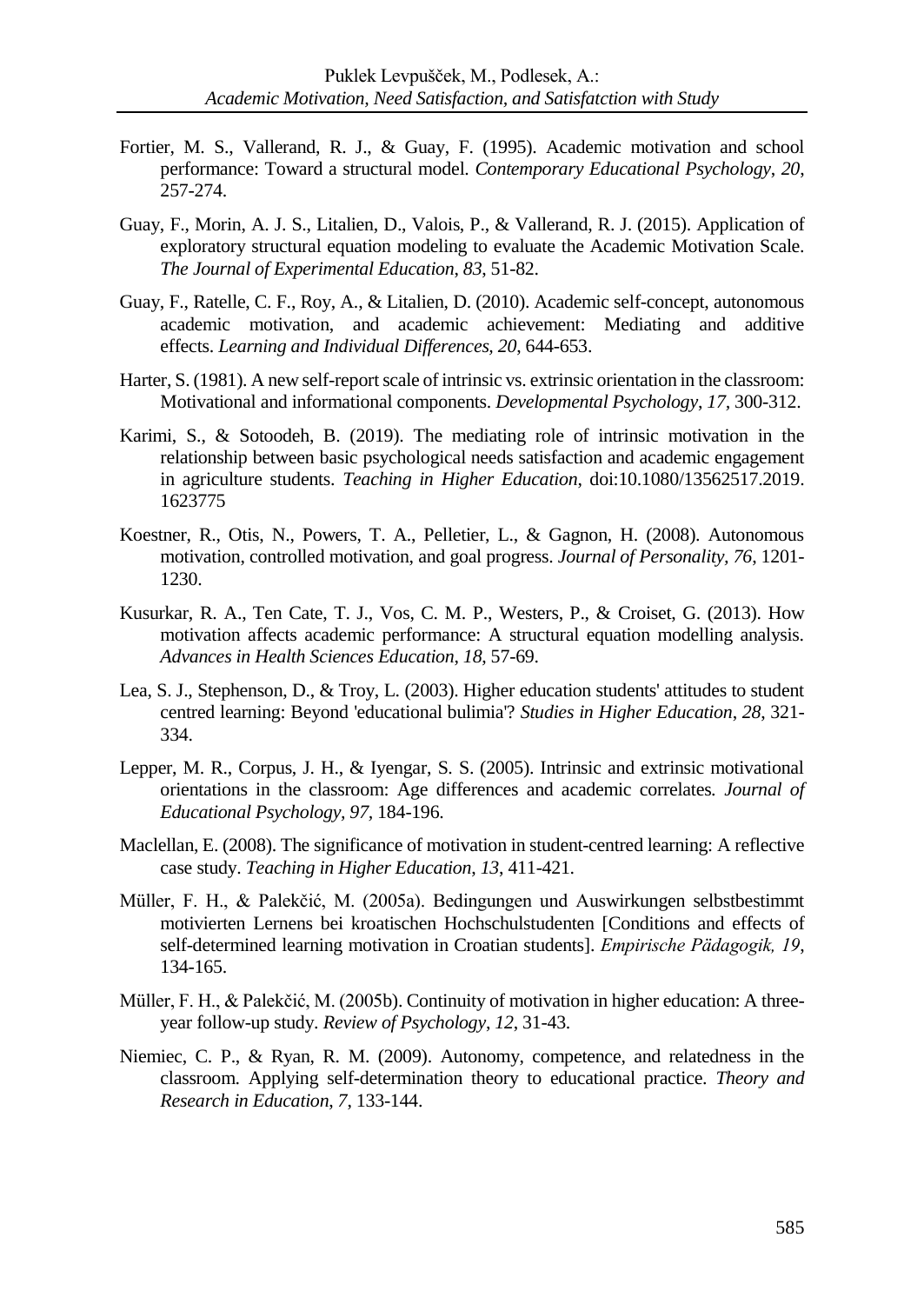- Puklek Levpušček, M., & Podlesek, A. (2017). Veljavnost in zanesljivost Lestvice akademske motivacije na vzorcu slovenskih študentov [Validity and reliability of the Academic Motivation Scale in a sample of Slovenian students]. *Psihološka obzorja, 26*, 10-20.
- Puklek Levpušček, M., Rauch, V., & Komidar, L. (2018). Individuation in relation to parents as a predictor of career goals and career optimism in emerging adults. *Scandinavian Journal of Psychology, 59*, 146**-**156.
- Ratelle, C. F., Guay, F., Vallerand, R. J., Larose, S., & Senécal, C. (2007). Autonomous, controlled, and amotivated types of academic motivation: A person-oriented analysis. *Journal of Educational Psychology*, *99*, 734-746.
- Ryan, R. M., & Connell, J. P. (1989). Perceived locus of causality and internalization: Examining reasons for acting in two domains. *Journal of Personality and Social Psychology*, *57*(5), 749-761.
- Ryan, R. M., & Deci, E. L. (2000a). Self-determination theory and the facilitation of intrinsic motivation, social development, and well-being. *American Psychologist, 50*, 68-78.
- Ryan, R. M., & Deci E. L. (2000b). Intrinsic and extrinsic motivations: Classic definitions and new directions. *Contemporary Educational Psychology*, *25*, 54-67.
- Ryan, R. M., & Deci, E. L. (2017). *Self-determination theory: Basic psychological needs in motivation development and wellness*. New York, NY: Guilford Press.
- Schunk, D. H., & Pajares, F. (2001). The development of academic self-efficacy. In A. Wigfield & J. S. Eccles (Eds.), *Development of achievement motivation* (pp. 15-31). San Diego: Academic Press.
- Sheldon, K. M., Osin, E. N., Gordeeva, T. O., Suchkov, D. D., & Sychev, O. A. (2017). Evaluating the dimensionality of self-determination theory's relative autonomy continuum. *Personality and Social Psychology Bulletin*, *43*, 1215-1238.
- Sun, Y., Ni, L., Zhao, Y., Shen, X. L., & Wang, N. (2018). Understanding students' engagement in MOOCs: An integration of self-determination theory and theory of relationship quality. *British Journal of Educational Technology*, *50*(6), 3156-3174. doi:10.1111/bjet.12724
- Vallerand, R. J., & Bissonnette, R. (1992). Intrinsic, extrinsic, and amotivational styles as predictors of behavior: A prospective study. *Journal of Personality*, *60*, 599-620.
- Vallerand, R. J., Blais, M. R., Brière, N. M., & Pelletier, L. G. (1989). Construction et validation de l′Échelle de Motivation en Éducation. *Revue Canadienne des Sciences du Comportement*, *21,* 323-349.
- Vallerand, R. J., Pelletier, L. G., Blais, M. R., Brière, N. M., Senécal, C. B., & Vallières, E. F. (1992). The Academic Motivation Scale: A measure of intrinsic, extrinsic, and amotivation in education. *Educational and Psychological Measurement*, *52*, 1003-1017.
- Vansteenkiste, M., Lens, W., & Deci, E. L. (2006). Intrinsic versus extrinsic goal contents in self-determination theory: Another look at the quality of academic motivation. *Educational Psychologist, 41*, 19-31.